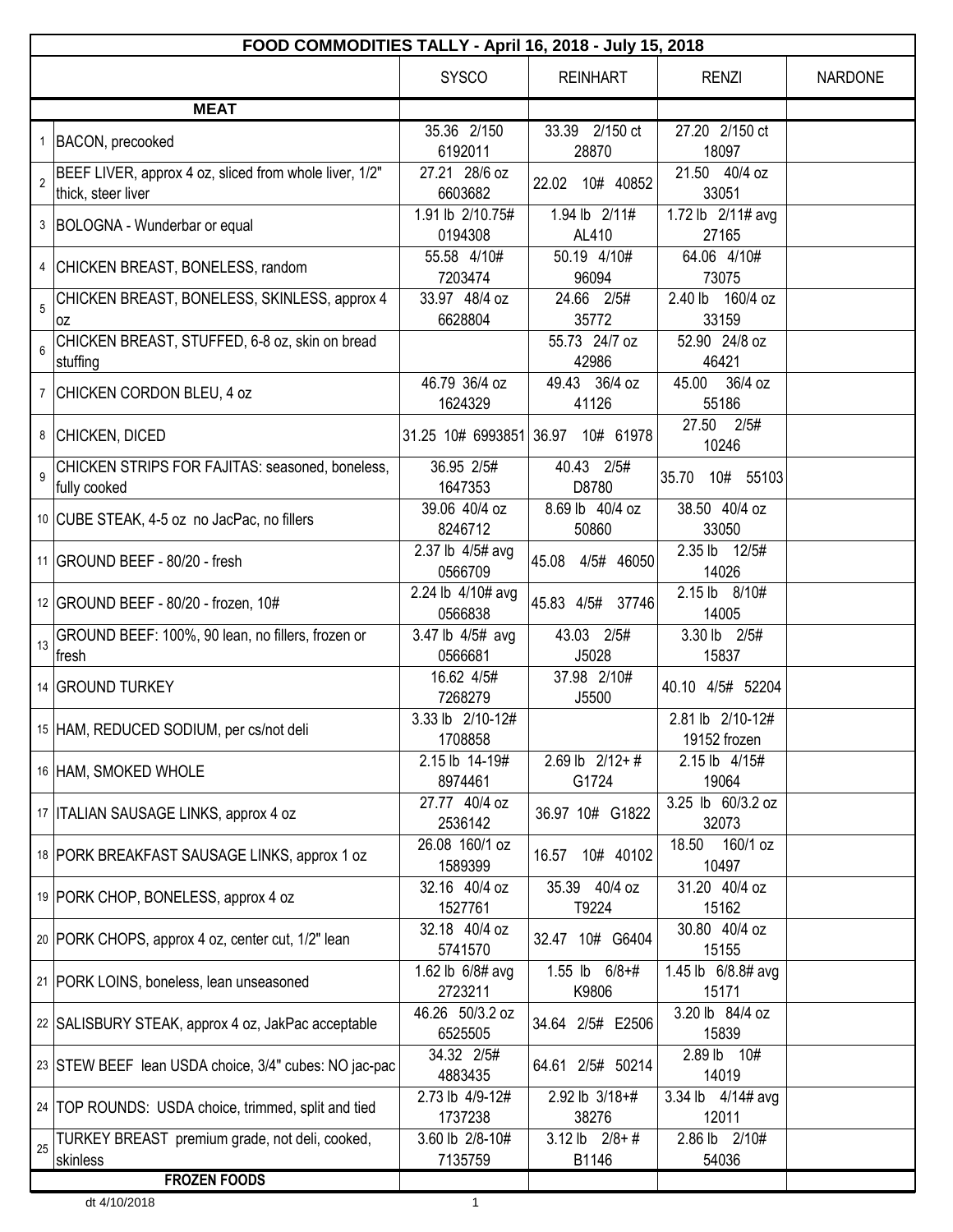|                | FOOD COMMODITIES TALLY - April 16, 2018 - July 15, 2018                        |                              |                            |                                   |                |  |
|----------------|--------------------------------------------------------------------------------|------------------------------|----------------------------|-----------------------------------|----------------|--|
|                |                                                                                | <b>SYSCO</b>                 | <b>REINHART</b>            | <b>RENZI</b>                      | <b>NARDONE</b> |  |
|                | 1 BABY BACK RIBS                                                               | 3.62 lb 30# 032252           | $2.92$ lb $30+#$<br>T2414  | 2.81 lb 16/2.50#<br>17111         |                |  |
| $\overline{2}$ | BEEF PATTIES: 80% lean, 3 patties/pound, round,<br>paper in between patties    | 63.92 45/5.33 oz<br>4562583  | 30.79 30/5.3 oz<br>G1438   | 2.80 lb 30/5.3 oz<br>11126        |                |  |
|                | 3  BREAKFAST SAUSAGE PATTIES, approx 1 oz                                      | 26.60 160/1 oz<br>1589332    | 24.05 10# G1808            | 22.25 160/1 oz<br>10498           |                |  |
|                | 4 BREAKFAST SAUSAGE PATTIES, VEGETARIAN                                        | 46.71 112/1.34 oz<br>4800451 | 50.35 112 ct<br>79460      | 45.95 112/1.34 oz<br>23048        |                |  |
| 5              | BREADED CHICKEN PATTY, approx 3 oz, oven ready,<br>white meat                  | 68.08 150/3.08 oz<br>5316627 | 28.01 2/5#<br>43144        | 21.90 10.35#<br>53210             |                |  |
|                | 6 BREADED FISH COOKED                                                          | 35.34 10# 7845625 25.73      | 10# J3762                  | 2.49 80/3.6 oz<br>40156           |                |  |
| $\overline{7}$ | BREADED FISH : uncooked, ready to bake, NOT DEEP<br>FRY, comparable to Pier 17 | 38.06 4/2.5#<br>1072982      | 49.66 10#<br>B5302         | 34.20 46/3.6 oz<br>42099          |                |  |
|                | 8   BREADED FISH FILLETS - approx 4 oz                                         | 25.96 10#<br>2125789         | 48.76 10# J3742 24.50      | 10901<br>10#                      |                |  |
|                | 9 CHICKEN BREAST, BONELESS, SKINLESS                                           | 55.58 4/10#<br>7203474       | 55.06 2/10#<br>30238       | 2.40 4/10#<br>33159               |                |  |
| 10             | CHICKEN BREASTS, approx 6.5 oz, bone in and skin<br>on, no backs, no ribs, IQF |                              |                            | <b>NO BIDS</b>                    |                |  |
|                | 11 CHICKEN FILLETS, BREADED, approx 4 oz                                       | 39.34 40/4 oz<br>8666051     | 26.29 2/5# V6496           | 29.00 40/4 oz<br>55058            |                |  |
|                | 12 CHICKEN LEGS, approx 6 oz, IQF                                              | 59.96 60/8.7 oz<br>7917707   | 44.74 22# 44150            | 54.45 60/9 oz<br>53220            |                |  |
| 13             | CHICKEN MEAT, DICED: cooked, white & dark meat,<br><b>IQF</b>                  | 31.25 10#<br>6993851         | 36.97<br>10#<br>61978      | 27.50 2/5#<br>10246               |                |  |
|                | 14 CHICKEN NUGGET                                                              | 61.47 6/4.5#<br>5316631      | 21.12 2/5# V6492           | 19.25 225/.71 oz<br>55054         |                |  |
|                | 15 CHICKEN PATTY                                                               | 68.08 150/3.08 oz<br>5316627 | 21.35 2/5# BN348           | 20.10 2/5#<br>53210               |                |  |
|                | 16 CUBED PORK                                                                  | 23.55 2/5#<br>1664994        |                            | 23.00 2/5#<br>17079               |                |  |
|                | 17 DANISH - assorted                                                           | 20.34 5/10 ct<br>2249365     | 18.58 24 ct 65278          | 20.54 50/1.25 oz<br>51236         |                |  |
|                | 18 DICED TURKEY                                                                | 25.05 2/5#<br>3054848        | 27.98 2/5#<br>D3490        | 24.20 2/5# 10161                  |                |  |
|                | 19 DINNER ROLLS, 1 oz                                                          | 33.36 8/24 ct<br>1576875     | 37.00 288/1.25 oz<br>R6574 | 23.00 150/1.5 oz<br>37211         |                |  |
|                | 20 DONUT - assorted                                                            | 34.25 144/1.25 oz<br>3000965 | 28.20 8/6 ct<br>68704      | 22.46 126/1.3 oz<br>51119         |                |  |
|                | 21 FISH NUGGETS, approx 1 oz                                                   | 28.08 10#<br>5014646         |                            | 28.31 2/5# G2004 53.10 4/5# 40153 |                |  |
|                | 22 FRENCH FRIES                                                                | 20.05 6/5#<br>8897878        | 19.21 6/5# 26816           | 17.95 6/5#<br>34115               |                |  |
|                | 23 FRENCH TOAST                                                                |                              | 42.75 12/2#<br>F1108       | 25.00 12/12 ct<br>27034           |                |  |
|                | 24 HASHBROWN - approx 2.25 oz                                                  | 22.88 120/2.25 oz<br>0017354 | 26.00 6/2.8#<br>93130      | 38.75 240/2.25 oz<br>34210        |                |  |
|                | 25 HOT DOGS - All Beef                                                         | 30.23 2/5#<br>1137728        | 26.24 2/5#<br>41764        | 24.70 10# 23080                   |                |  |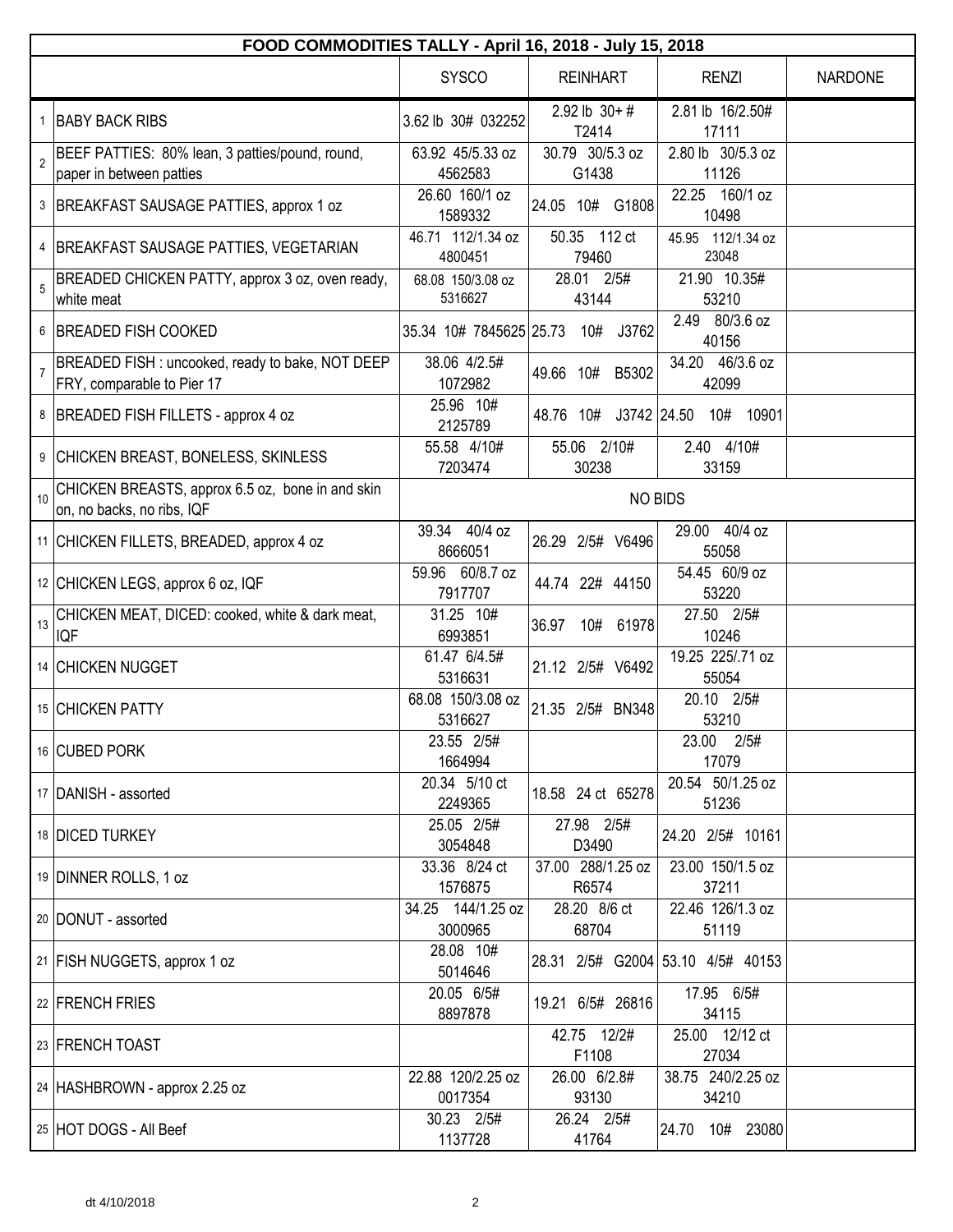| FOOD COMMODITIES TALLY - April 16, 2018 - July 15, 2018 |                              |                         |                                   |                        |  |  |
|---------------------------------------------------------|------------------------------|-------------------------|-----------------------------------|------------------------|--|--|
|                                                         | <b>SYSCO</b>                 | <b>REINHART</b>         | <b>RENZI</b>                      | NARDONE                |  |  |
| 26 HOT DOGS (approx 80 cs)                              | 23.71 2/5#<br>1073485        | 21.24 2/5#<br>T3424     | 18.54 10.5#<br>23018              |                        |  |  |
| 27 HOT DOGS - TURKEY                                    | 14.44 2/5#<br>9822586        | 30.79 4/5#<br>43474     | $1.16$ lb<br>160/2 oz<br>23099    |                        |  |  |
| 28   ITALIAN MEATBALLS                                  | 22.49 160/1 oz<br>5063138    | 27.99 2/5#<br>53084     | 20.70 10# 11234                   |                        |  |  |
| 29 ITALIAN SAUSAGE CUBES: cooked                        | 49.19 3/5#<br>6862298        |                         | 45.00 4/5# bags<br>10489          |                        |  |  |
| 30   MANICOTTI - approx 3 oz                            | 33.18 60/2.75 oz<br>1042878  | 33.05 5/2#<br>20110     | 29.94 60/2.75 oz<br>35243         |                        |  |  |
| 31   MEATBALLS                                          | 22.49 160/1 oz<br>5063138    | 27.99 2/5# 53084        | 20.70 10# 11234                   |                        |  |  |
| 32 MEATLOAF SLICES                                      | 69.77 76/3.15 oz<br>2138121  |                         | 46.00 75/3.2 oz<br>33167          |                        |  |  |
| 33 OMELETS, approx 1 oz                                 | 31.71 200/1 oz<br>9546797    |                         |                                   |                        |  |  |
| 34 OMELETS, approx 3 oz                                 | 45.15 72/3.5 oz<br>7360704   | 43.70 84/3 oz<br>B7934  | 43.40 84/3 oz<br>26044            |                        |  |  |
| 35 PANCAKES                                             | 20.97 144/1.25 oz<br>1010255 | 22.02 12/12 ct<br>J0968 | 14.98 144/1.2 oz<br>46034         |                        |  |  |
| 36   PANCAKES - BUTTERMILK - approx 1.2 oz              | 33.08 216/1.25 oz<br>1783935 | 22.02 12/12 ct<br>J0968 | 18.80 144/1.30 oz<br>46001        |                        |  |  |
| 37   PEPPERONI: sliced                                  | 72.00 25#<br>2368769         | 34.30 10#<br>18862      | 26.90 10# 32067                   |                        |  |  |
| 38 PIE SHELLS - 10" - Unbaked                           | 51.20 54/4.98 oz<br>1676667  |                         | 24.45 4/5 ct<br>48036             |                        |  |  |
| 39   PIZZA, CHEESE, 5" ROUND - approx 5 oz              | 42.46 48/6 oz<br>9127358     | 47.27 60 ct<br>A6786    | 47.80<br>60<br>80010              | 46.00 60/6"<br>625wrm2 |  |  |
| 40 PIZZA CRUST, sheet pan, 24 oz                        | 39.76 22/24 oz<br>2222545    |                         | 17.50 12/24 oz<br>38713           |                        |  |  |
| 41   PIZZA CRUST, sheet pan, 44 oz                      | 24.21 10/45.5 oz<br>2096760  |                         | 23.00 10/43 oz<br>37807           | 28.00 10/18x26<br>2wps |  |  |
| 42   PIZZA TOPPING, SAUSAGE                             | 20.32 2/5#<br>8131443        | 25.60 2/5# 53070        | 45.00 4/5#<br>10489               |                        |  |  |
| 43 POLLOCK POTATO CRUNCH NUGGET - approx 1 oz           | 28.08 10#<br>5014646         |                         | 53.74 4/5#<br>40157               |                        |  |  |
| 44   PORK BBQ RIBETTES, cooked, approx 3-4 oz           | 33.26 53/3 oz<br>7154263     | 37.47 10# 26338         | 43.65 75/3.2 oz<br>33024          |                        |  |  |
| 45 POTATOES, CUBED (to pan fry)                         | 37.18 6/5#<br>3644036        |                         | 29.89 4/5# G2452 23.20 4/5# 34109 |                        |  |  |
| 46   PULLED TURKEY                                      | 38.42 10#<br>7497217         | 41.91 10# J5504         | 3.78 lb 2/5#<br>52031             |                        |  |  |
| 47 RAVIOLI                                              | 22.64 3/3#<br>2467637        | 60068<br>27.16 2/5#     | 24.95 4/3# 86212<br>preckd        |                        |  |  |
| 48 STEAK UM                                             | 40.08 40/4 oz<br>7161395     | 38.05 10# A8066         | 33.10<br>56/3 oz<br>33168         |                        |  |  |
| 49 SWEET POTATO FRIES                                   | 26.78 6/2.5#<br>5020197      | 29.83 5/3# 16420        | 28.12 6/2.5#<br>34120             |                        |  |  |
| 50 STUFFED SHELLS - approx 2 oz                         | 38.36 96/2 oz<br>1948512     | 36.45 2/5.46#<br>J3636  | 39.95 2/7.5#<br>35249             |                        |  |  |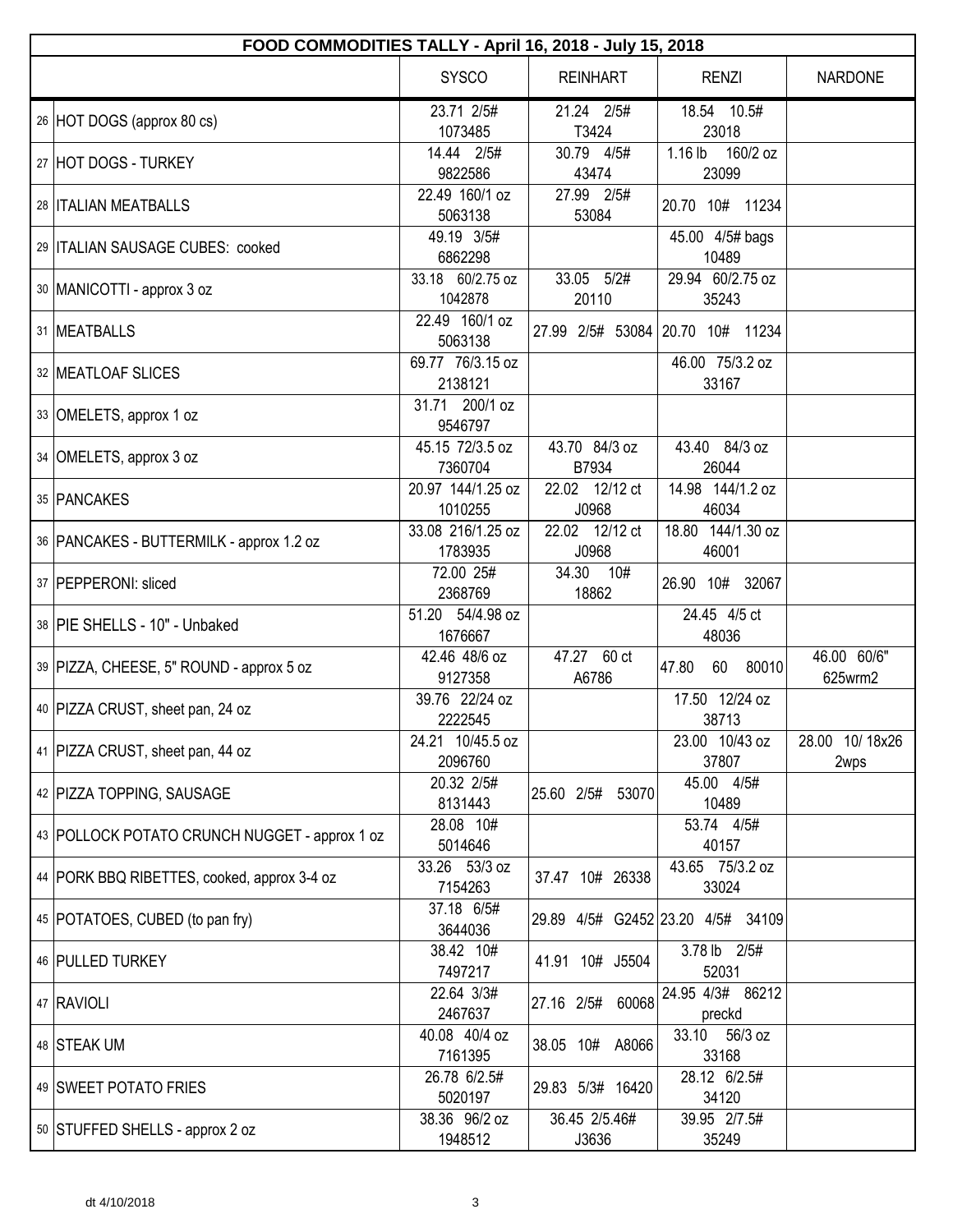| FOOD COMMODITIES TALLY - April 16, 2018 - July 15, 2018 |                             |                               |                                      |                |  |  |
|---------------------------------------------------------|-----------------------------|-------------------------------|--------------------------------------|----------------|--|--|
|                                                         | <b>SYSCO</b>                | <b>REINHART</b>               | <b>RENZI</b>                         | <b>NARDONE</b> |  |  |
| 51 TATOR TOT - approx 1 oz                              | 42.05 6/5#<br>1050954       | 28.67 6/5# BL642              | 27.01 6/5#<br>34039                  |                |  |  |
| 52 TURKEY BREAST: raw frozen                            | 3.15 lb 2/8-10#<br>4347126  | $2.81$ lb $2/9.5+$ #<br>12216 | 2.50 lb 2/11# avg<br>52036           |                |  |  |
| 53   UNBREADED FISH FILLETS - approx 4 oz               | 101.77 4/10#<br>8085698     | 29.26 10# 11238               | 40/4 oz<br>27.55<br>10125            |                |  |  |
| 54   UNBREADED VEAL PATTY - approx 4 oz                 | 38.88 10#<br>2590222        | 36.85 10# 99418               |                                      |                |  |  |
| 55   VEGGIE BURGER, regular                             | 51.67 48/3.4 oz<br>2023125  | 53.08 48/3.4 oz<br>30064      | 48.54 48/3.4 oz<br>11100             |                |  |  |
| 56 VEGGIE BURGER, southwestern                          | 45.60 48/3.4 oz<br>9349960  | 68.62 48/4.25 oz<br>80436     | 46.86 48/3.4 oz<br>11075             |                |  |  |
| 57   WAFFLES                                            | 15.53 18/8 ct<br>3158494    | 21.16 12/12 ct<br>AR818       | 15.53 144/1.23 oz<br>46009           |                |  |  |
| 58 WRAPS                                                | 21.77 6/12 ct<br>6291595    | 24.53 8/12 ct<br>67582        | 14.00 6/12 ct<br>60048               |                |  |  |
| <b>FISH</b>                                             |                             |                               |                                      |                |  |  |
| 1  TUNA FISH, 12 oz                                     | 68.17 24/12 oz<br>8524357   | 68.46 24/12 oz<br>B9646       | 64.00 24/12.5 oz<br><b>UPC 11647</b> |                |  |  |
| 2 TUNA FISH, 66.5 oz                                    | 39.52 6/66.5 oz<br>7519285  | 55.74 6/66.5 oz<br>36646      | 42.85 6/66.5 oz<br>64025             |                |  |  |
| <b>EGGS</b>                                             |                             |                               |                                      |                |  |  |
| 1 EGG PATTIES, 1 oz - frozen                            | 31.71 200/1 oz<br>9546797   | 21.21 144/1 oz<br>G6244       | 18.55 144/1 oz<br>27062              |                |  |  |
| 2   EGG PATTIES, 1.75 oz - frozen                       | 32.13 160/1.5 oz<br>3984396 | 46.96 200 ct<br>25380         | 31.85 144/1.75 oz<br>27092           |                |  |  |
| 3 EGG PATTIES, 2 oz - frozen                            | 26.18 100/2 oz<br>2738623   | 28.70 100/2 oz<br>J3444       | 25.52 100/2 oz<br>27093              |                |  |  |
| 4 FRESH EGGS                                            | 70.93 30 doz<br>4767038     | 27.73 15 doz<br>L3694         | 49.75 30 doz<br>28028                |                |  |  |
| 5   PASTEURIZED EGGS                                    | 43.64 15/2#<br>2366607      | 46.99 15/2#<br>A6998          | 41.50 15/2#<br>27048                 |                |  |  |
| 6 PEELED HARD COOKED                                    | 48.13 25#<br>8847491        | 31.75 12/12 ct<br>25460       | 42.90 25# 28108                      |                |  |  |
| <b>PASTA &amp; GRAINS</b>                               |                             |                               |                                      |                |  |  |
| 1 BARLEY                                                | 20.23 24/1#<br>4487633      | 21.06 24/1#<br>L6434          | 19.76 24/1#<br>78309                 |                |  |  |
| 2 EGG NOODLES                                           | 17.80 2/5#<br>5588033       | 14.43 2/5#<br>25486           | 11.25 10# 84082                      |                |  |  |
| 3 ELBOW MACARONI                                        | 23.95 2/10#<br>4862702      | 31.00 3/10#<br>24806          | 13.45 20# 84073                      |                |  |  |
| 4  LASAGNA NOODLES                                      | 15.27 10#<br>4933164        | 15.89 12/1#<br>24612          | 14.20 12/1#<br>76879                 |                |  |  |
| $5$ RICE - par boil - 25#                               | 14.72 25#<br>4671350        | 13.96 25# 25204               | 12.15 25# 66014                      |                |  |  |
| $6$ RICE - par boil - 50#                               | 26.31 50#<br>4323366        |                               | 12.15 25# 66014                      |                |  |  |
| 7   ROTINI - tricolor                                   | 26.94 2/10#<br>5588017      | 23.93 2/10#<br>G3046          | 9.95 10# 84096                       |                |  |  |
| 8   ROTINI - plain                                      | 22.97 2/10#<br>5587993      | 21.18 2/10#<br>25490          | 15.45 20# 84083                      |                |  |  |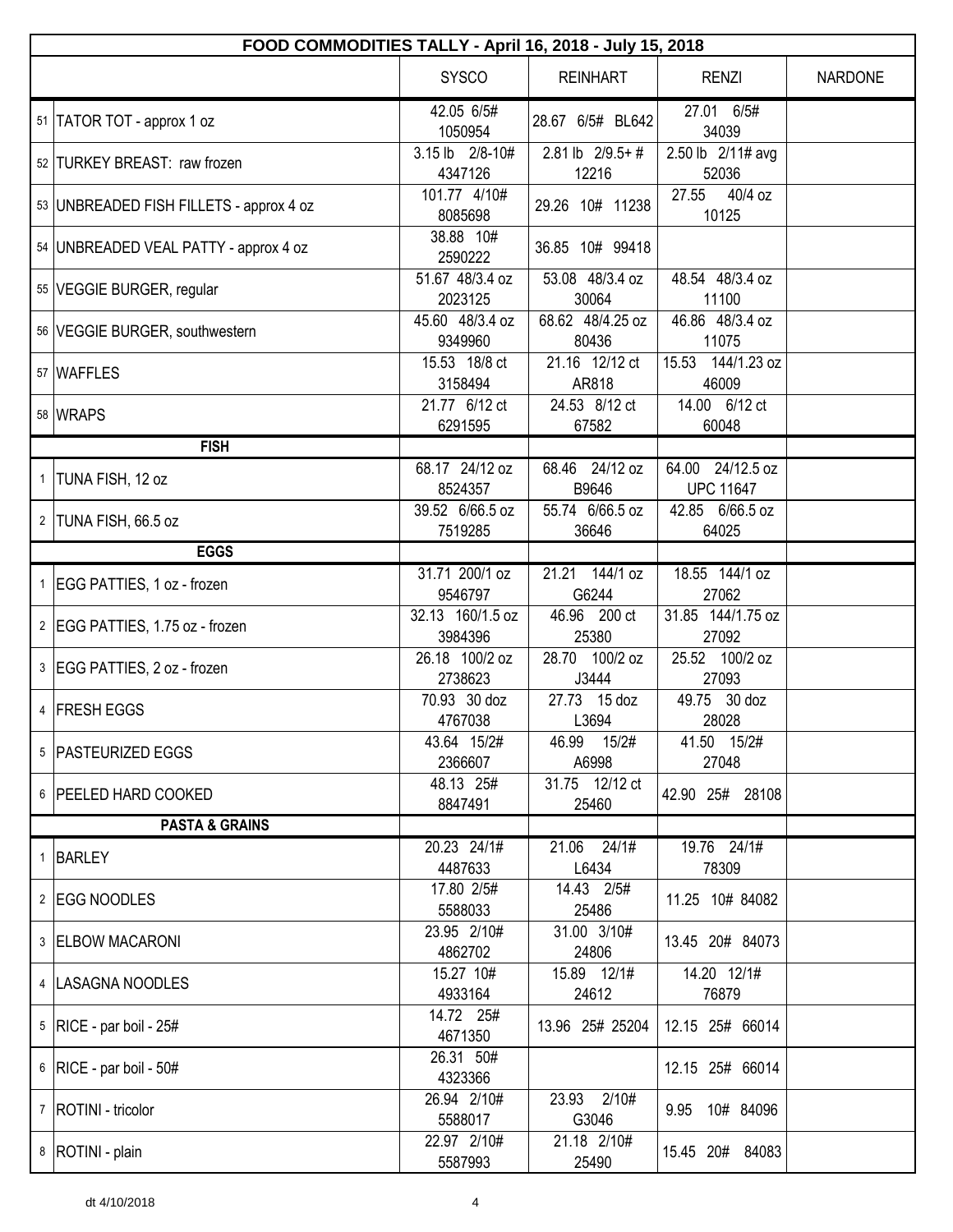| FOOD COMMODITIES TALLY - April 16, 2018 - July 15, 2018 |                             |                       |                                   |                |  |  |
|---------------------------------------------------------|-----------------------------|-----------------------|-----------------------------------|----------------|--|--|
|                                                         | <b>SYSCO</b>                | <b>REINHART</b>       | <b>RENZI</b>                      | <b>NARDONE</b> |  |  |
| 9 SHELLS- medium size                                   | 23.31 2/10#<br>4882148      |                       | 18.80<br>20#<br>76913             |                |  |  |
| 10 SPAGHETTI                                            | 23.48 2/10#<br>4862983      | 20.58 2/10#<br>30312  | 15.00 20# 84072                   |                |  |  |
| 11 $ZITI$                                               | 23.92 2/10#<br>4862835      | 21.18 2/10#<br>25868  | 15.00 2/10#<br>84074              |                |  |  |
| <b>BAKING PRODUCTS</b>                                  |                             |                       |                                   |                |  |  |
| 1 BAKING COCOA                                          | 93.64 6/5#<br>5792684       | 12.81 5# J7957        | 72.40 6/5# 92337                  |                |  |  |
| 2 BAKING POWDER                                         | 56.75 6/5#<br>5517701       |                       | 49.15 6/5# 22384 39.80 6/5# 68064 |                |  |  |
| 3 BAKING SODA                                           | 14.96 12/24 oz<br>4950598   | 18.21 24/1#<br>22396  | 14.25 24/1#<br>68058              |                |  |  |
| 4 CANOLA OIL                                            | 32.33 4/gal<br>7028113      | 31.65 6/gal<br>J2902  | 29.35 6/gal 30088                 |                |  |  |
| 5 COCONUT: unsweetened                                  | 22.42 5/2#<br>4510921       |                       |                                   |                |  |  |
| 6 CORN STARCH                                           | 16.32 24/1#<br>4032991      | 17.71 24/1#<br>19702  | 15.85 24/1#<br>91369              |                |  |  |
| 7   FLOUR - 25#                                         | 13.62 2/25#<br>8379270      | 11.07 25#<br>27620    | 14.50 2/25#<br>10820              |                |  |  |
| 8   FLOUR - 50#                                         | 15.04 50#<br>4267274        | 18.31 2/25#<br>27636  | 15.95 50# 10864                   |                |  |  |
| 9   PEANUT BUTTER CHIPS - 25#                           |                             |                       | 62.95 25# 75071<br>Spec Ord       |                |  |  |
| 10 SEMI-SWEET CHOCOLATE CHIPS - 25#                     | 50.93 25#<br>5335732        |                       | 62.36 25# 25958 41.10 25# 92210   |                |  |  |
| 11 SHORTENING                                           | 43.94<br>50#<br>4684250     | 35.37 50#<br>MB164    | 39.50 50# 10954                   |                |  |  |
| 12 SUGAR, BROWN - $2#$                                  | 25.11 12/2#<br>5593702      | 27.31 12/2#<br>J3166  | 23.70 12/2#<br>11183              |                |  |  |
| 13 SUGAR, BROWN - 50#                                   | 37.78 50#<br>1854926        |                       | 36.98 50# 27692 31.17 50# 67009   |                |  |  |
| 14   SUGAR, CONFECTIONERY - 2#                          | 25.08 12/2#<br>5593900      | 27.31 12/2#<br>33218  | 23.90 12/2#<br>92205              |                |  |  |
| 15 SUGAR, CONFECTIONERY - 50#                           | 37.54 50#<br>1854918        |                       | 36.70 50# J3154 31.70 50# 67007   |                |  |  |
| 16   SUGAR, GRANULATED - 5#                             | 29.56 10/4#<br>2926727      |                       | 23.76 8/5#<br>96240               |                |  |  |
| 17   SUGAR, GRANULATED - 50#                            | 30.12 50#<br>4782694        | 31.09 50# 28182 28.71 | 50# 68395                         |                |  |  |
| 18 VANILLA EXTRACT - Gal                                | 30.96 6/32 oz<br>5239389    | 36.72 16 oz<br>23382  | 26.55 4/gal<br>96205              |                |  |  |
| 19 VEGETABLE OIL - Gal                                  | 36.85 6/gal<br>4119061      | 35.91 6/gal<br>J2894  | 29.35 6/gal<br>30088              |                |  |  |
| 20 WALNUTS                                              | 46.48 3/2#<br>4645404       | 37.57 2/2.5#<br>23044 | 35.00<br>5#<br>92353              |                |  |  |
| <b>INDIVIDUAL / BULK CEREALS</b>                        |                             |                       |                                   |                |  |  |
| 1   BRAN FLAKES - Individual - 1 oz                     | 22.58 96/.875 oz<br>4044616 |                       | 19.42 84/1 oz<br>92332            |                |  |  |
|                                                         |                             |                       |                                   |                |  |  |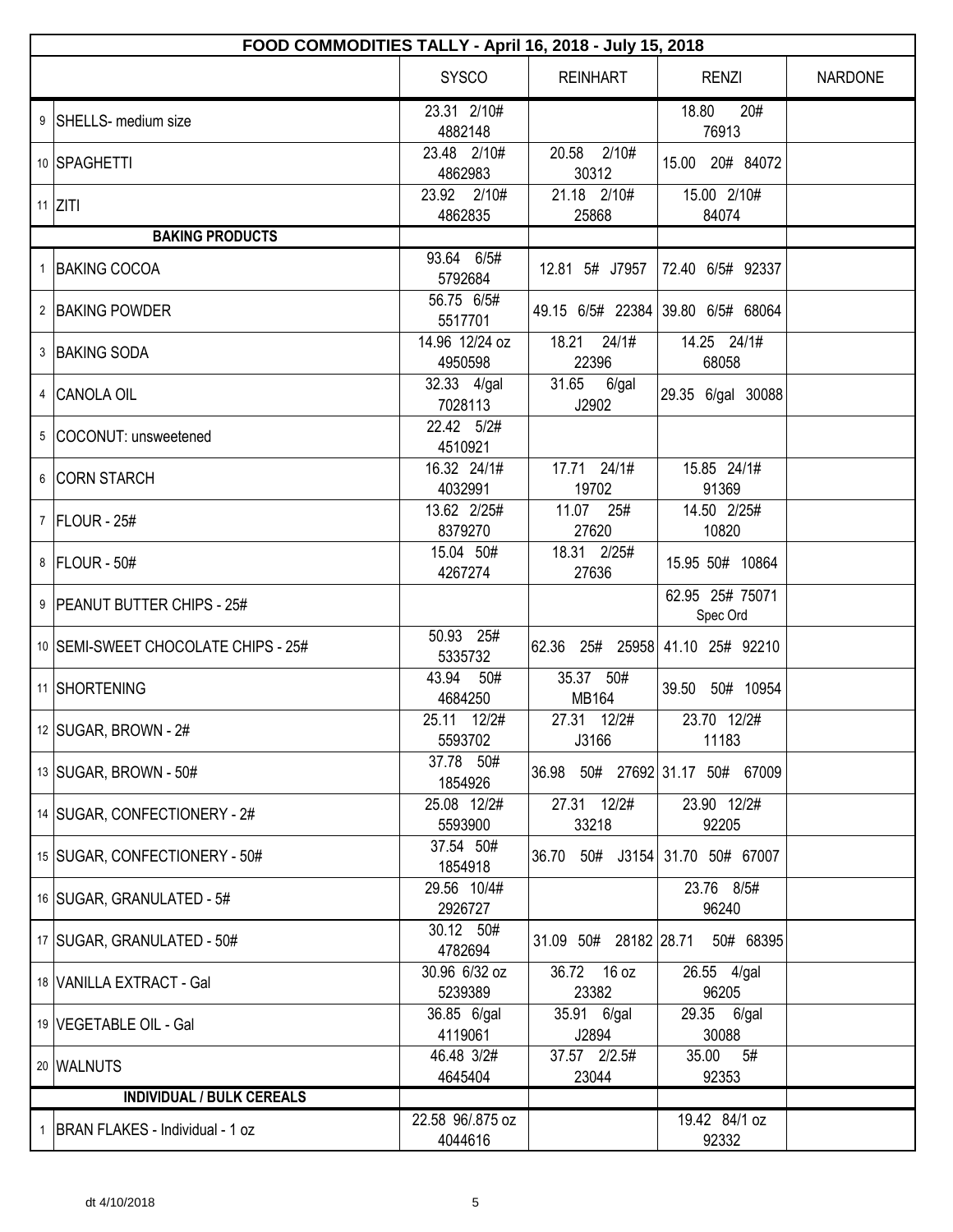| FOOD COMMODITIES TALLY - April 16, 2018 - July 15, 2018 |                             |                               |                         |         |  |
|---------------------------------------------------------|-----------------------------|-------------------------------|-------------------------|---------|--|
|                                                         | <b>SYSCO</b>                | <b>REINHART</b>               | <b>RENZI</b>            | NARDONE |  |
| 2 BRAN FLAKES - Bulk - 35 oz                            | 13.55 4/35 oz<br>6709414    | 18.79 4/28 oz<br>K2994        | 13.25 4/35 oz<br>92331  |         |  |
| 3 CHEERIOS - Individual - 1 oz                          | 16.84 84/1 oz<br>7001082    | 39.49 96/1 oz<br><b>BA940</b> | 20.12 96/1 oz<br>84160  |         |  |
| 4 CHEERIOS - Bulk - 29 oz - 35 oz                       | 14.40 4/35 oz<br>6732754    | 18.91 4/28 oz<br>K3066        | 14.25 4/35 oz<br>76254  |         |  |
| 5 CINNAMON TOASTIES - Individual - 1 oz                 | 18.49 96/1 oz<br>4119723    | 39.49 96/1 oz<br>33626        | 20.12 96/1 oz<br>84065  |         |  |
| 6 CINNAMON TOASTIES - Bulk - 28 oz - 35 oz              | 33.66 4/45 oz<br>4396446    |                               | 22.85 4/35 oz<br>92334  |         |  |
| 7   CORN FLAKES - Individual - 1 oz                     | 19.47 84/1 oz<br>2430259    | 26.99 96/.75 oz<br>12316      | 19.25 96/1 oz<br>76496  |         |  |
| 8 CORN FLAKES - Bulk - 32 oz - 35 oz                    | 12.98 4/35 oz<br>6709307    | 19.69 4/28 oz<br>K3006        | 12.25 4/35 oz<br>76255  |         |  |
| 9 CREAM OF WHEAT - Bulk - 28 oz - 35 oz                 | 27.86 12/28 oz<br>8562639   | 44.72 12/28 oz<br>25562       | 25.07 12/28 oz<br>85523 |         |  |
| 10 CREAM OF WHEAT - Individual - 1 oz                   |                             |                               | <b>NO BIDS</b>          |         |  |
| 11 FROSTED FLAKES - Individual - 1 oz                   | 96/1 oz<br>22.58<br>4044707 | 41.09 96/1 oz<br>W6354        | 20.89 96/1 oz<br>10522  |         |  |
| 12 FROSTED FLAKES - Bulk - 35 oz - 45 oz                | 14.83 4/35 oz<br>6781587    | 19.80 4/28 oz<br>K3022        | 18.25 4/32 oz<br>92321  |         |  |
| 13   OATMEAL - Individual - 1 oz                        | 31.80 12/42 oz<br>8562621   | 23.12 10/12 ct<br>92336       | 8.60 48/1 oz<br>76593   |         |  |
| 14 QUICK OATS - Bulk - 35 oz - 45 oz                    | 31.80 12/42 oz<br>8562621   | 31.99 12/42 oz<br>C2468       | 29.60 12/42 oz<br>85522 |         |  |
| 15 RAISIN BRAN - Individual - 1 oz                      | 21.32 96/1.25 oz<br>4044624 | 26.99 96 ct<br>12330          | 19.89 96/1 oz<br>10519  |         |  |
| 16 RAISIN BRAN - Bulk - 35 oz                           | 16.29 4/35 oz<br>6732788    | 19.92 4/28 oz<br>K3058        | 15.25 4/35 oz<br>76243  |         |  |
| 17 SPECIAL K - Individual - 1 oz                        | 22.58 96/5/8 oz<br>4044699  |                               | 22.05 96/1 oz<br>84026  |         |  |
| 18 RICE CRISPIES - Individual - 1 oz                    | 22.58 96/5/8 oz<br>4044681  | 33.98 70/.88 oz<br>57412      | 20.89 96/1 oz<br>10521  |         |  |
| 19 RICE CRISPIES - Bulk - 32 oz - 35 oz                 | 14.59 4/35 oz<br>6709455    | 18.91 4/28 oz<br>K3020        | 15.70 4/35 oz<br>76256  |         |  |
| 20 SHREDDED WHEAT - Individual - 1 oz                   | 34.87 70/1.2 oz<br>6199269  |                               | 25.25 96/1 oz<br>10518  |         |  |
| 21 SHREDDED WHEAT - Bulk - 32 oz - 35 oz                | 47.98 4/56 oz<br>5029087    |                               | 25.00 4/35 oz<br>76253  |         |  |
| 22 TOOTIE FRUTIES - Individual - 1 oz                   | 21.32 96/1 oz<br>2093431    | 42.12 96/1 oz<br>B3362        | 19.70 96/1 oz<br>10520  |         |  |
| 23 TOOTIE FRUTIES - Bulk - 35 oz                        | 16.06 4/35 oz<br>6768436    | 20.44 4/28 oz<br>K3034        | 15.70 4/35 oz<br>92336  |         |  |
| <b>DESSERT MIXES</b>                                    |                             |                               |                         |         |  |
| 1 ANGEL FOOD CAKE                                       | 32.09 6/20 oz<br>5357559    | 66.57 12/16 oz<br>27302       | 30.98 12/16 oz<br>17919 |         |  |
| 2 APPLE PIE FILLING                                     | 41.16 6/#10<br>6348015      | 47.47 6/#10<br>J2994          | 39.76 6/#10<br>73066    |         |  |
| 3 BROWNIE MIX                                           | 25.77 6/5#<br>1242439       | 27.61 6/6#<br>J3144           | 26.00 6/5# 28038        |         |  |
| 4   BROWNIE MIX, Sugar Free                             |                             |                               | <b>NO BIDS</b>          |         |  |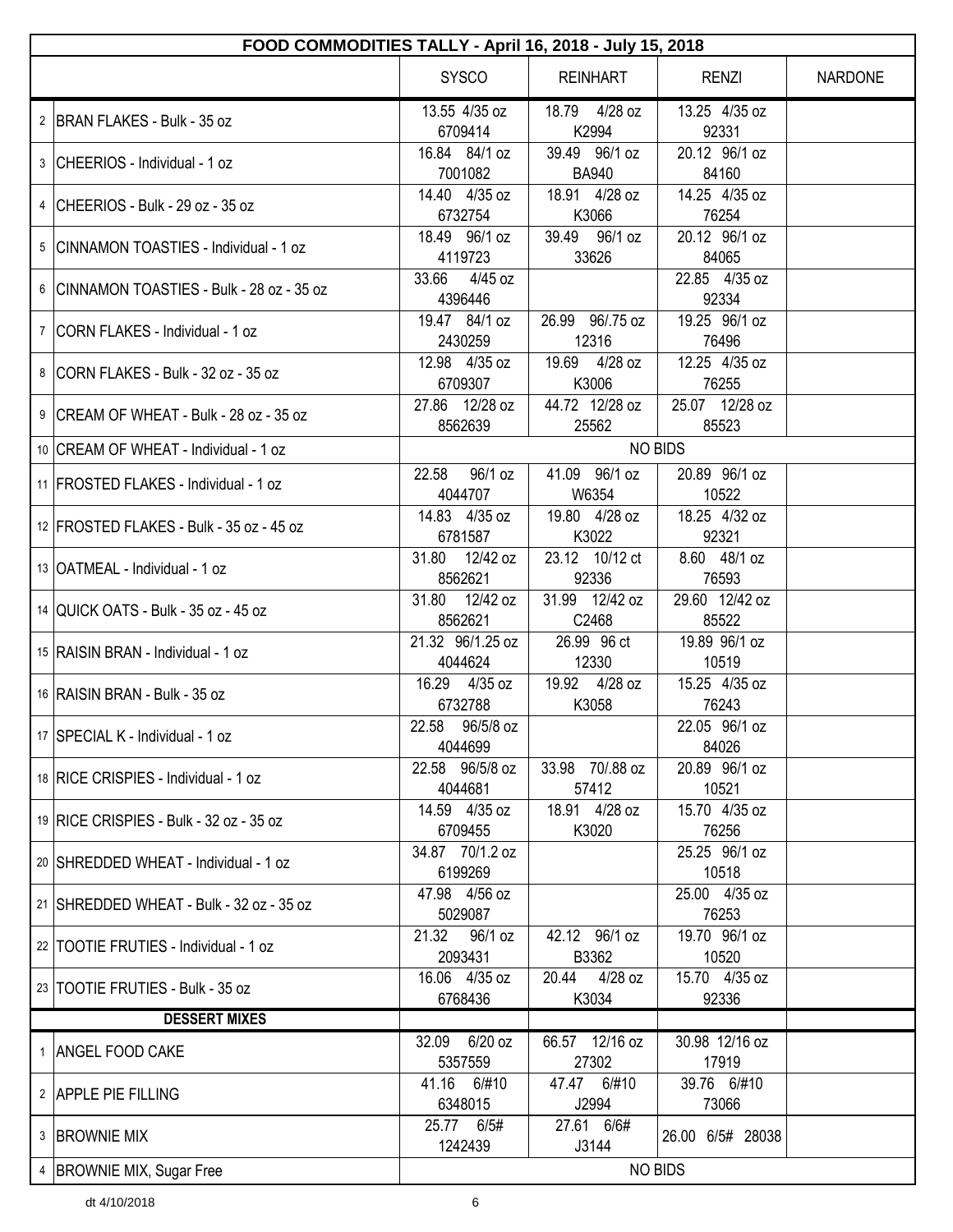| FOOD COMMODITIES TALLY - April 16, 2018 - July 15, 2018          |                          |                         |                                   |                |  |
|------------------------------------------------------------------|--------------------------|-------------------------|-----------------------------------|----------------|--|
|                                                                  | <b>SYSCO</b>             | <b>REINHART</b>         | <b>RENZI</b>                      | <b>NARDONE</b> |  |
| 5 CAKE MIX, CARROT                                               |                          |                         | 35.10 6/5# 28139                  |                |  |
| CAKE MIX, CARROT, Sugar Free<br>6                                |                          |                         | <b>NO BIDS</b>                    |                |  |
| CAKE MIX, CHOCOLATE<br>$7\phantom{.}$                            | 25.34<br>6/5#<br>1242985 | 59.43 6/5#<br>29272     | 26.87 6/5# 28423                  |                |  |
| CAKE MIX, CHOCOLATE, Sugar Free<br>8                             |                          |                         | <b>NO BIDS</b>                    |                |  |
| 9<br>CAKE MIX, SPICE                                             | 6/5#<br>58.44<br>6048904 |                         | 40.00 6/5# 28250<br>Spec Ord      |                |  |
| 10 CAKE MIX, YELLOW                                              | 23.51<br>6/5#<br>5301627 | 24.25 6/5#<br>G5228     | 24.00 6/5# 28427                  |                |  |
| 11 CAKE MIX, WHITE                                               | 23.54<br>6/5#<br>5301601 | 24.25 6/5#<br>G5234     | 24.00 6/5# 28426                  |                |  |
| 12 CAKE MIX, WHITE, Sugar Free                                   |                          |                         | <b>NO BIDS</b>                    |                |  |
| 13 CHEESECAKE                                                    | 85.32<br>6/4#<br>1678481 |                         | 60.00 6/4# 28216                  |                |  |
| 14 GINGERBREAD MIX                                               | 58.44<br>6/5#<br>6048904 |                         | 39.90 6/5# 28114<br>Spec Ord      |                |  |
| ICING, READY TO SPREAD: MUST BE SHELF<br>15<br>STABLE: Chocolate | 53.77 2/11#<br>4158929   | 12#<br>72082<br>24.53   | 23.05 12# 45314<br>Sped Ord       |                |  |
| ICING, READY TO SPREAD: MUST BE SHELF<br>16<br>STABLE : Vanilla  | 49.62 2/11#<br>4046124   | 22.22 12#               | 38998 20.88 12# 45315             |                |  |
| 17   ICING, CHOCOLATE, Sugar Free                                |                          |                         | <b>NO BIDS</b>                    |                |  |
| 18  ICING, WHITE, Sugar Free                                     |                          |                         | <b>NO BIDS</b>                    |                |  |
| 19 MUFFIN MIX, BANANA NUT                                        |                          |                         | 52.84 6/5# 28014                  |                |  |
| 20 MUFFIN MIX, BASIC                                             | 20.98<br>6/5#<br>1242425 | 24.39 6/5#<br>J7662     | 22.95 6/5# 28418                  |                |  |
| 21   MUFFIN MIX, BLUEBERRY                                       |                          |                         | 24.14<br>6/5#<br>28424 Spec Ord   |                |  |
| 22 MUFFIN MIX, BRAN                                              | 51.48<br>6/5#<br>4044020 |                         | 51.06 6/5# 76608                  |                |  |
| 23 MUFFIN MIX, CORN                                              | 31.63<br>6/5#<br>2748905 |                         | 65.17 6/5# 27468 25.95 6/5# 28217 |                |  |
| 24 MUFFIN MIX, HONEY BRAN                                        | 51.48 6/5#<br>4044020    |                         | 40.15 6/5#<br>28225               |                |  |
| <b>COOKING PRODUCTS</b>                                          |                          |                         |                                   |                |  |
| <b>BEEF BASE</b><br>$\mathbf{1}$                                 | 45.39 12/1#<br>2912715   | 38.30 6/1#<br>22976     | 20.00 12/1#<br>57728              |                |  |
| 2 BEEF BASE, LOW SODIUM                                          | 49.20 6/1#<br>5814421    | 45.48 6/1# J1248        | 57.10 12/1#<br>57716              |                |  |
| 3 BEEF BROTH, LOW SODIUM                                         |                          |                         | <b>NO BIDS</b>                    |                |  |
| 4 BISQUICK MIX                                                   | 24.61 6/5#<br>2810392    | 52.15<br>6/5#<br>10306  | 23.02 6/5# 28237                  |                |  |
| 5   BREAD CRUMBS, ITALIAN                                        | 10.41 2/5#<br>5249727    | 36.67 6/5#<br>25012     | 26.25 6/5# 29131                  |                |  |
| 6 CHICKEN BROTH                                                  |                          | 28.46 12/48 oz<br>21270 | 25.85 12/48 oz<br>36580           |                |  |
| 7 CHICKEN BROTH, LOW SODIUM                                      |                          |                         | <b>NO BIDS</b>                    |                |  |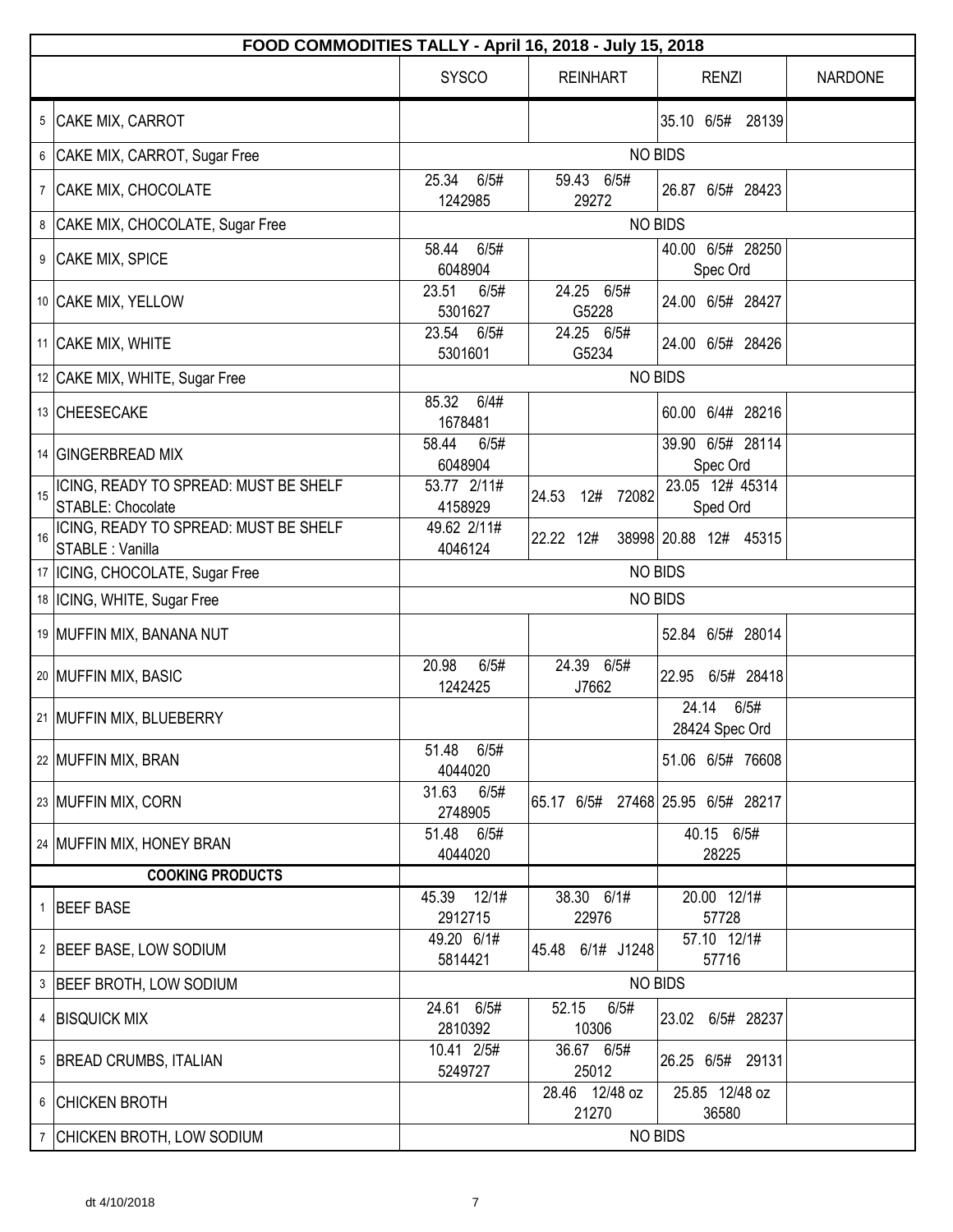|    | FOOD COMMODITIES TALLY - April 16, 2018 - July 15, 2018     |                             |                          |                                  |                |  |  |
|----|-------------------------------------------------------------|-----------------------------|--------------------------|----------------------------------|----------------|--|--|
|    |                                                             | <b>SYSCO</b>                | <b>REINHART</b>          | <b>RENZI</b>                     | <b>NARDONE</b> |  |  |
|    | 8 CHICKEN GRAVY                                             | 12/5#<br>43.63<br>4220364   | 46.66 12/48 oz<br>22998  | 42.02 12/50 oz<br>58103          |                |  |  |
|    | 9 CHICKEN GRAVY, LOW SODIUM                                 |                             |                          | 33.50<br>8/15oz<br>28448         |                |  |  |
|    | 10 CHICKEN BASE - 1#                                        |                             | 39.07 6/1# 25124         | 27.50 12/1#<br>57729             |                |  |  |
|    | 11 CHICKEN BASE - 5#                                        | 130.94 4/5#<br>4342770      | 125.07 4/5#<br>22562     | 49.95 2/5# 57759<br>Spec Ord     |                |  |  |
|    | 12 CHICKEN BASE, LOW SODIUM                                 | 42.48 6/1#<br>6213359       | 45.03 6/1#<br>G5244      | 52.40 12/1#<br>57715             |                |  |  |
|    | 13 CRISPY ONIONS                                            | 33.86 6/24 oz<br>0435671    | 35.19 6/24 oz<br>W6170   | 32.75 6/24 oz<br>73125           |                |  |  |
|    | 14 FALAFEL                                                  | 23.74 2/5#<br>8022297       |                          |                                  |                |  |  |
| 15 | INSTANT BROTH & SEASONING - BEEF, LOW<br>SODIUM             |                             |                          | 33.00 300/4 gm<br>91235          |                |  |  |
| 16 | INSTANT BROTH & SEASONING - CHICKEN, LOW<br>SODIUM          |                             |                          | 33.00 300/4 gm<br>91236          |                |  |  |
|    | 17 MINCED GARLIC, IN LIQUID                                 | 29.95 6/32 oz<br>7127293    | 48.43 6/32 oz<br>76278   | 32.05 6/35 oz<br>68103           |                |  |  |
|    | 18 PANCAKE MIX                                              | 21.84 6/5#<br>2810432       | 29.57 6/5#<br>28814      | 19.75 6/5# 28085                 |                |  |  |
|    | 19 PORK GRAVY MIX                                           | 23.92 6/11.3 oz<br>9829748  | 34.17 8/16 oz<br>26942   | 32.70<br>8/16 oz<br>57709        |                |  |  |
|    | 20 PORK GRAVY MIX, LOW SODIUM                               | <b>NO BIDS</b>              |                          |                                  |                |  |  |
|    | 21   SOY SAUCE, LOW SODIUM                                  | 36.45 6/.5 gal<br>4897641   | 39.43 6/.5 gal<br>20348  | 36.55 6/.5 gal<br>37300 Spec Ord |                |  |  |
|    | 22 STUFFING MIX, CHICKEN                                    | 45.48 4/3.56#<br>4396404    | 50.56 4/57.5 oz<br>31438 | 53.96 6/55 oz<br>65040           |                |  |  |
|    | 23 STUFFING MIX, CORN BREAD                                 |                             | 70.70 6/56 oz<br>W7760   | 33.94 6/28 oz<br>65034           |                |  |  |
|    | 24 SWEETENED CONDENSED MILK                                 | 40.58 24/14 oz<br>9312596   | 55.55 24/14 oz<br>59640  | 44.57 24/14 oz<br>92179 Spec Ord |                |  |  |
| 25 | THICK-IT INSTANT HEALTHCARE FOOD THICKENER -<br>PC          | 14.04 100/6.5 gm<br>0101758 | 15.98 100/6.5g<br>E2218  | 14.58 100/6.5 gm<br>76723        |                |  |  |
| 26 | THICK-IT INSTANT HEALTHCARE FOOD THICKENER -<br><b>Bulk</b> | 63.24 25#<br>0102194        |                          | 73.69 25# 21444 61.24 25# 76732  |                |  |  |
|    | 27 TOFU                                                     | 12.55 12/14 oz<br>0684936   | 11.33 6/14 oz<br>19828   | 31.25 6/4# 88520                 |                |  |  |
|    | 28 TURKEY GRAVY MIX                                         |                             | 39.99 8/12 oz<br>24746   | 36.10 8/16 oz<br>57698           |                |  |  |
|    | 29 TURKEY GRAVY MIX, LOW SODIUM                             |                             |                          | 36.50 8/15 oz<br>28448           |                |  |  |
|    | 30   VEGETABLE BASE                                         | 27.68 6/1#<br>5682935       | 30.91 6/1#<br>28138      | 20.14 6/1#<br>57696 Spec Ord     |                |  |  |
|    | 31 VINEGAR                                                  | 6.47 4/gal<br>5868328       | 7.36 4/gal<br>J2626      | 6.90 4/gal 56100                 |                |  |  |
|    | 32   WORCESTERSHIRE SAUCE                                   | 28.57 4/gal<br>1762927      | 40.33 4/gal<br>10214     | 20.70 4/gal 75181                |                |  |  |
|    | 33   WORCESTERSHIRE SAUCE, LOW SODIUM                       |                             |                          | <b>NO BIDS</b>                   |                |  |  |
|    | <b>SALAD DRESSINGS</b>                                      |                             |                          |                                  |                |  |  |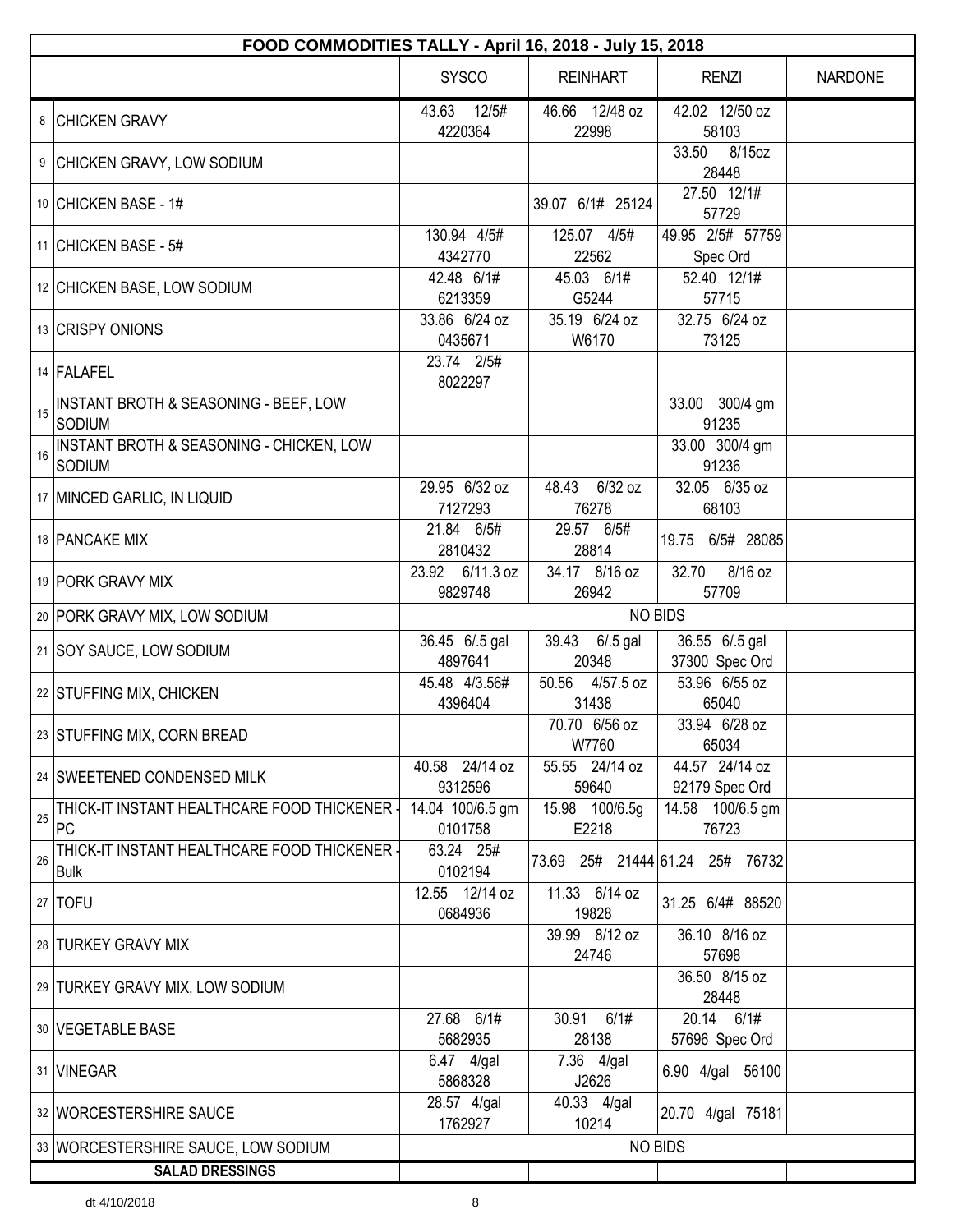| FOOD COMMODITIES TALLY - April 16, 2018 - July 15, 2018 |                            |                          |                             |                |  |
|---------------------------------------------------------|----------------------------|--------------------------|-----------------------------|----------------|--|
|                                                         | <b>SYSCO</b>               | <b>REINHART</b>          | <b>RENZI</b>                | <b>NARDONE</b> |  |
| 1 SALAD DRESSING Low Fat French                         |                            | 37.73 4/gal<br>13652     | 31.94 4/gal<br>56058        |                |  |
| 2 SALAD DRESSING Low Fat Ranch                          | 33.94 4/gal<br>4086575     | 38.26 4/gal<br>R3776     | 31.84 4/gal 56297           |                |  |
| 3 SALAD DRESSING Low Fat Golden Italian                 | 19.79 4/gal<br>4488946     | 28.58 4/gal<br>12910     | 22.14 4/gal 56295           |                |  |
| 4 SALAD DRESSING Low Fat Thousand Island                |                            |                          | 32.12 4/gal 56147           |                |  |
| 5 SALAD DRESSING Catalina                               |                            |                          | 38.40 4/gal 67266           |                |  |
| 6 SALAD DRESSING Italian                                | 32.04 4/gal<br>4003687     | 32.40 4/gal<br>17188     | 29.50 4/gal UPC<br>55141    |                |  |
| 7 SALAD DRESSING Ranch                                  | 32.87 4/gal<br>4003679     | 43.55 4/gal<br>12340     | 32.00 4/gal<br>56171        |                |  |
| 8 SALAD DRESSING Thousand Island                        | 31.41 4/gal<br>4069431     | 32.87 4/gal<br>12318     | 30.95 4/gal UPC<br>55941    |                |  |
| 9 SALAD DRESSING POWDER MIX, Italian                    | 43.45 18/7.6 oz<br>4847323 | 51.83 12/7.6 oz<br>18934 | 27.15 12/7.6 oz<br>28215    |                |  |
| <b>SPICES</b>                                           |                            |                          |                             |                |  |
| 1 BASIL LEAVES                                          | 60.96 3/22 oz<br>8173397   | 12.73 12 oz<br>10510     | $3/20$ oz<br>40.00<br>68055 |                |  |
| 2 BASIL, CRUSHED                                        |                            |                          | 47.68<br>6/12 oz<br>68023   |                |  |
| 3 BLACK PEPPER                                          | 78.98 6/1#<br>5229273      | 7.76 14 oz J2836         | 78.47 6/18 oz<br>68258      |                |  |
| 4 CELERY SALT                                           | 40.78 6/30 oz<br>5228465   | 7.37 32 oz<br>24156      | 31.00 6/36 oz<br>68122      |                |  |
| 5 CHILI POWDER                                          | 58.13 6/20 oz<br>9806498   | 8.49 17 oz<br>22890      | 33.55<br>6/16 oz<br>69275   |                |  |
| 6 CHIVES, DRIED                                         | 27.92 6/#10<br>5096490     | 5.52 1 oz 24012          | 29.00<br>$6/1$ oz<br>68086  |                |  |
| 7 CINNAMON                                              | 61.46 6/18 oz<br>6639512   | 5.04 15 oz J2754         | 46.09<br>6/18 oz<br>68090   |                |  |
| 8 CRUSHED RED PEPPER                                    | 49.43 6/13 oz<br>9806423   | 8.01 12 oz<br>24018      | 32.85 6/12 oz<br>68269      |                |  |
| 9 DILL WEED                                             | 66.45 6/5 oz<br>5228770    | 11.58 5 oz 10512         | 59.10<br>6/5 oz<br>68131    |                |  |
| 10 GARLIC, GRANULATED                                   | 84.08 6/26 oz<br>6639165   | 14.93 24 oz<br>24210     | 80.06 6/24 oz<br>68137      |                |  |
| 11 GARLIC POWDER                                        | 67.71 6/21 oz<br>9806449   | 9.37 19 oz J2786         | 70.01<br>6/21 oz<br>68156   |                |  |
| 12 GROUND GINGER                                        | 68.40 6/12.5 oz<br>4827832 | 14.74 16 oz<br>24054     | 64.00 6/16 oz<br>69276      |                |  |
| 13 LEMON PEPPER                                         | 69.40 6/28 oz<br>9806480   | 12.16 28 oz<br>28588     | 60.02 6/28 oz<br>68296      |                |  |
| 14   MONTREAL STEAK SEASONING                           | 63.23 6/29 oz<br>6639553   | 10.76 28 oz<br>28758     | 48.30 6/26 oz<br>68343      |                |  |
| 15   MRS. DASH SALT SUBSTITUTE                          | 21.15 300/.3 oz<br>1116052 | 13.37 19 oz<br>13694     | 42.80 3/21 oz<br>93047      |                |  |
| 16 NUTMEG                                               | 95.08 6/1#<br>5229067      | 16.67 16 oz<br>24084     | 81.04 6/16 oz<br>68186      |                |  |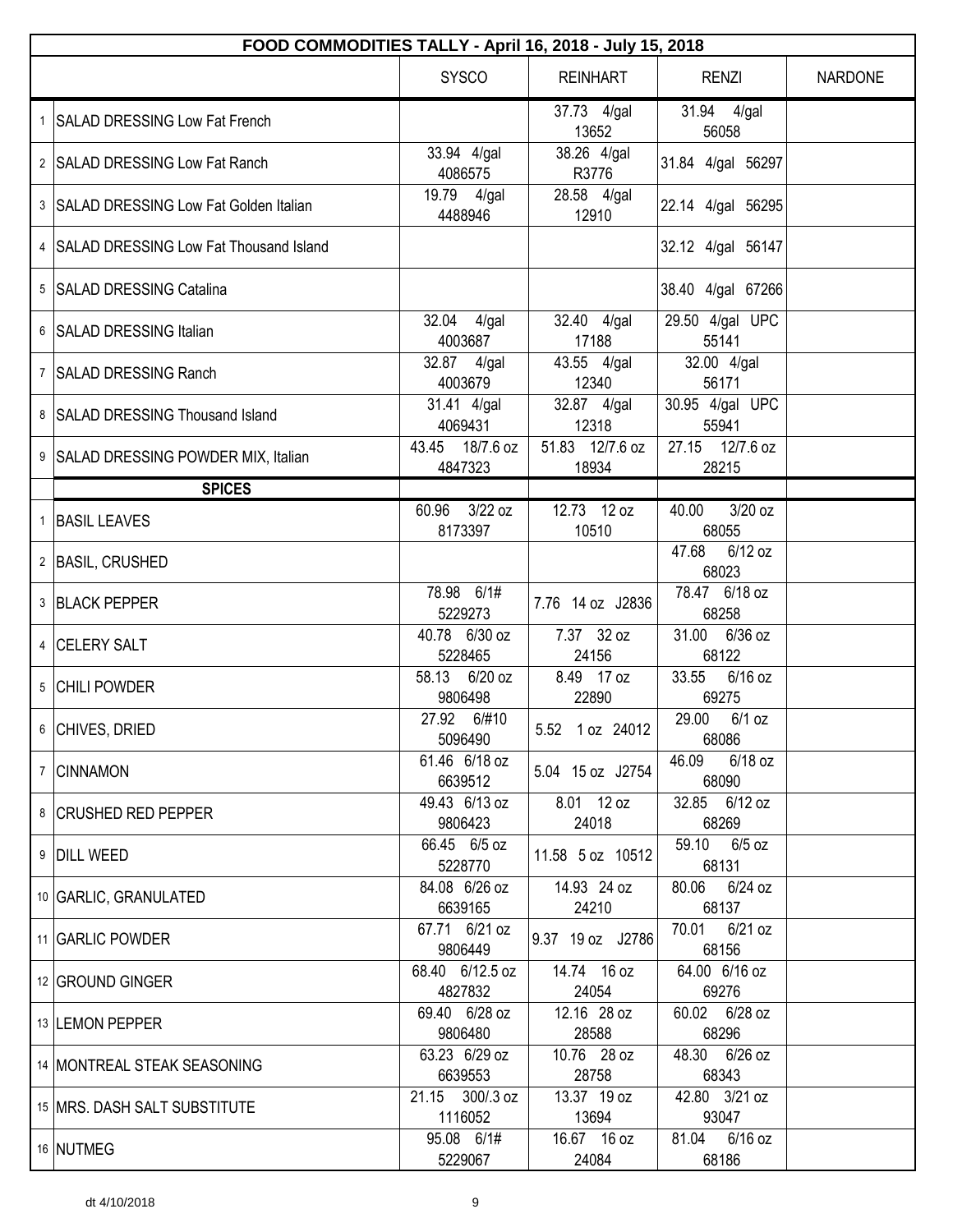|   | FOOD COMMODITIES TALLY - April 16, 2018 - July 15, 2018 |                             |                              |                             |                |  |  |
|---|---------------------------------------------------------|-----------------------------|------------------------------|-----------------------------|----------------|--|--|
|   |                                                         | <b>SYSCO</b>                | <b>REINHART</b>              | <b>RENZI</b>                | <b>NARDONE</b> |  |  |
|   | 17 ONIONS, dehydrated                                   | 54.34 6/2#<br>5865498       | 6.67 15 oz T8326             | 34.00 6/14 oz<br>68241      |                |  |  |
|   | 18 ONION POWDER                                         | 42.04 6/20 oz<br>5229125    | 7.02 20 oz 24400             | 35.08 6/20 oz<br>68191      |                |  |  |
|   | 19 OREGANO                                              | 69.46 3/1.5#<br>5264320     | 24.39 24 oz<br>24252         | 20.00 1/1.5#<br>68238       |                |  |  |
|   | 20 PAPRIKA                                              | 50.93 6/18 oz<br>5229174    | 10.37 18 oz<br>24186         | 32.50 6/16 oz<br>69335      |                |  |  |
|   | 21   PARSLEY FLAKES                                     | 37.32 3/10 oz<br>5229265    | 10.21 11 oz<br>J2832         | 11.50<br>$1/11$ oz<br>68249 |                |  |  |
|   | 22 POULTRY SEASONING                                    | 68.62 6/12 oz<br>5229562    | 9.87 10 oz<br>24132          | 6/12 oz<br>50.90<br>69268   |                |  |  |
|   | 23 TACO SEASONING                                       | 14.06 5#<br>0822611         | 22.79 6/9 oz<br>28252        | 12.90 5# 56683              |                |  |  |
|   | <b>SOUP</b>                                             |                             |                              |                             |                |  |  |
|   | 1 CHICKEN NOODLE LO-SO, 7.5 oz                          | 18.66 24/7.25 oz<br>4104469 | 22.11<br>24/7.25 oz<br>22576 | 18.92 24/7.5 oz<br>76569    |                |  |  |
|   | 2 CHICKEN NOODLE LO-SO, 50 oz                           |                             |                              | 34.92<br>12/50oz<br>11892   |                |  |  |
|   | 3 CREAM OF CELERY, 7.5 oz                               |                             | <b>NO BIDS</b>               |                             |                |  |  |
| 4 | CREAM OF CELERY, CONDENSED, 50 oz                       | 39.16 12/50 oz<br>4040317   |                              | 36.12 12/50 oz<br>76592     |                |  |  |
|   | 5 CREAM OF CHICKEN                                      |                             |                              | 19.84 24/7.25oz<br>36699    |                |  |  |
|   | 6 CREAM OF CHICKEN, LO-SO, 7.5 oz                       |                             |                              |                             |                |  |  |
|   | 7   CREAM OF MUSHROOM, 7.5 oz                           |                             |                              | 19.84 24/7.25 oz<br>36670   |                |  |  |
|   | 8   CREAM OF MUSHROOM, 50 oz                            | 41.81 12/50 oz<br>4040382   | 45.65 12/#5<br>11290         | 40.95 12/50 oz<br>11899     |                |  |  |
|   | 9 CREAM OF MUSHROOM LO-SO, 7.5 oz                       | 17.73 24/7.25 oz<br>4013041 |                              | 17.96 24/7.25 oz<br>36671   |                |  |  |
|   | 10 CREAM OF MUSHROOM LO-SO, #5                          |                             |                              |                             |                |  |  |
|   | 11   TOMATO, 7.5 oz                                     | 17.08 24/7.25 oz<br>4040481 |                              | 17.48 24/7.25 oz<br>76590   |                |  |  |
|   | 12 TOMATO, CONDENSED, 50 oz                             | 31.71 12/50 oz<br>4040390   | 38.43 12/#5<br>11132         | 30.90 12/50 oz<br>11890     |                |  |  |
|   | 13   TOMATO LO-SO - #5                                  | 40.80 12/50 oz<br>4146445   |                              |                             |                |  |  |
|   | 14   TOMATO LO-SO - 7.5 oz                              | 17.28 24/7.25 oz<br>4013066 | 20.76 24/7.5 oz<br>29300     | 17.48 24/7.25 oz<br>36944   |                |  |  |
|   | 15   VEGETABLE LO-SO, 7.5 oz                            |                             |                              | 18.96 24/7.25oz<br>36997    |                |  |  |
|   | <b>FROZEN DESSERTS</b>                                  |                             |                              |                             |                |  |  |
|   | 1 APPLE PIE RAW                                         | 27.03 6/46 oz<br>1972744    | 6/44 oz<br>32.46<br>H8706    | 30.60 6/46 oz<br>48034      |                |  |  |
|   | 2 APPLE PIE BAKED                                       | 39.57 6/48 oz<br>9787748    |                              | 38.00 6/10"<br>48336        |                |  |  |
|   | 3 APPLE PIE SUGAR FREE                                  | 33.98 4/49 oz<br>1647940    |                              |                             |                |  |  |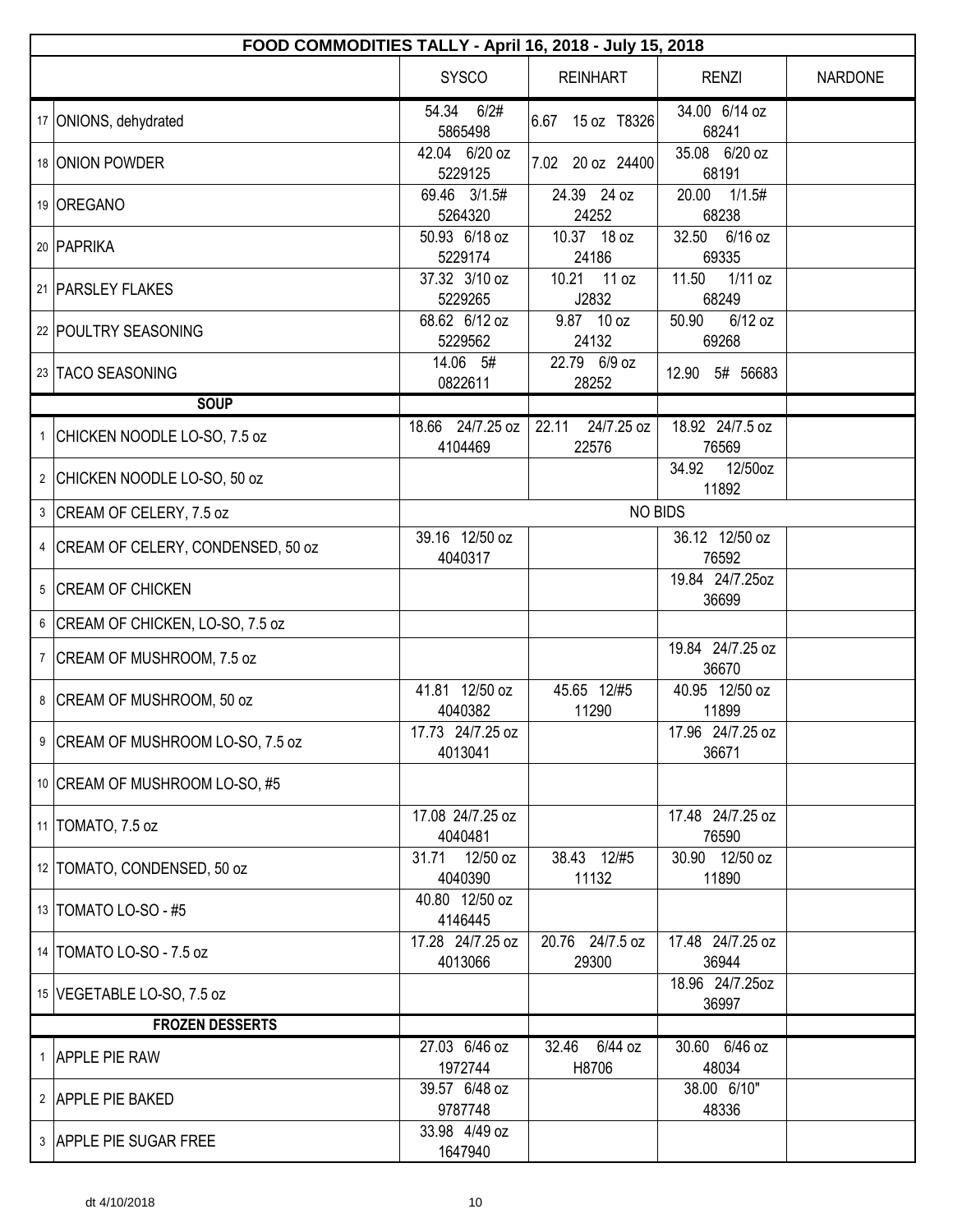| FOOD COMMODITIES TALLY - April 16, 2018 - July 15, 2018 |                               |                        |                                  |                |  |
|---------------------------------------------------------|-------------------------------|------------------------|----------------------------------|----------------|--|
|                                                         | <b>SYSCO</b>                  | <b>REINHART</b>        | <b>RENZI</b>                     | <b>NARDONE</b> |  |
| 4 BERRY MEDLEY                                          | 29.92 2/5#<br>1410976         |                        | 28.31 10# G2056 25.10 2/5# 45264 |                |  |
| 5 BLUEBERRY PIE RAW                                     | 40.12 6/46 oz<br>1972728      | 46.16 6/42 oz<br>R2520 | 43.50 6/46 oz<br>48092           |                |  |
| 6 BLUEBERRY PIE, DIET SUGAR FREE                        |                               |                        | <b>NO BIDS</b>                   |                |  |
|                                                         | $6/33$ oz<br>36.21            | 40.62 6/33 oz          | 38.30 6/33 oz                    |                |  |
| 7 BOSTON CREAM PIE                                      | 1972090                       | B5370                  | 48025                            |                |  |
| 8 CARROT CAKE premade                                   | 47.00<br>$4/59$ oz            | 73.75 4/96 oz          | 70.20 4/96 oz                    |                |  |
|                                                         | 1285113                       | 62366                  | 48042                            |                |  |
| 9 CHERRY PIE RAW                                        | 38.36<br>$6/46$ oz            | 42.33 6/42 oz          | 39.85 6/46 oz                    |                |  |
|                                                         | 1972702                       | E9240                  | 48030                            |                |  |
| 10 CHERRY PIE, DIET SUGAR FREE                          |                               |                        | <b>NO BIDS</b>                   |                |  |
| 11   CREAM PIE: Banana Cream                            | 30.21<br>$6/27$ oz<br>9788936 |                        | 30.90 6/27 oz<br>48176           |                |  |
| 12 CREAM PIE: Chocolate                                 | 30.65 6/27 oz                 | 4/38 oz<br>38.71       | 31.80 6/10"                      |                |  |
|                                                         | 1074806                       | 63708                  | 48089                            |                |  |
| 13 CREAM PIE: Coconut Cream                             | 30.21<br>$6/27$ oz            | 37.38 4/43 oz          | 30.90 6/27 oz                    |                |  |
|                                                         | 9809294<br>48.13 6/48 oz      | 71612                  | 48024<br>44.50 6/10"             |                |  |
| 14 FRUIT OF THE FOREST PIE                              | 9785601                       |                        | 48040                            |                |  |
|                                                         | 14.37 48/4 oz                 | 16.08 2/24 ct          | 7.02 24/4 oz                     |                |  |
| 15   ICE CREAM, CHOCOLATE, approx 4 oz                  | 0155010                       | A5094                  | 71012                            |                |  |
|                                                         | 14.65 48/4 oz                 | 16.08 2/24 ct          | 7.02 24/4 oz                     |                |  |
| 16   ICE CREAM, STRAWBERRY, approx 4 oz                 | 0155515                       | A5120                  | 71013                            |                |  |
| 17   ICE CREAM, VANILLA, approx 4 oz                    | 14.47 48/4 oz                 | 14.92 2/24 ct          | 7.02 24/4 oz                     |                |  |
|                                                         | 0154989                       | 74394                  | 71011                            |                |  |
| 18 ICE CREAM, VANILLA -LACTOSE, approx 4 oz             | 8.01 24/4 oz                  |                        |                                  |                |  |
|                                                         | 1819242                       |                        | 7.12 24/4 oz                     |                |  |
| 19   ICE CREAM, NSA CHOCOLATE, approx 4 oz              | 19.66 24/4 oz<br>3528823      |                        | 71002                            |                |  |
|                                                         | 19.00 24/4 oz                 | 21.85 48 ct            | 7.12 24/4 oz                     |                |  |
| 20 ICE CREAM, NSA VANILLA, approx 4 oz                  | 3528928                       | G0622                  | 71009                            |                |  |
|                                                         | 34.96 6/36 oz                 | 39.83 6/36 oz          | 37.42 6/36 oz                    |                |  |
| 21  LEMON PIE                                           | 9788522                       | 62372                  | 48141                            |                |  |
| 22 STRAWBERRY RHUBARB PIE                               | 34.51 6/46 oz                 | 37.27 6/43 oz          | 46.58 6/48 oz                    |                |  |
|                                                         | 9785312                       | R2478                  | 48028                            |                |  |
| 23 WHIP TOPPING                                         | 37.04 12/32 oz                | 41.17 12/16 oz         | 32.91 12/32 oz                   |                |  |
| <b>JUICES / DRINK MIX</b>                               | 1060375                       | 26700                  | 91000                            |                |  |
|                                                         | 31.24 12/46 oz                | 23.97 8/64 oz          | 22.26 12/46 oz                   |                |  |
| $1$ APPLE - 46 oz                                       | 0475448                       | 14812                  | 47050                            |                |  |
|                                                         | 20.72 12/46 oz                | 22.84 8/64 oz          | 26.93 12/46 oz                   |                |  |
| 2 CRANBERRY - 46 oz                                     | 7032160                       | 14814                  | 47052                            |                |  |
| 3   GRAPE JUICE - 46 oz                                 | 33.12 12/46 oz<br>6050132     |                        | 29.25 12/46 oz<br>47051          |                |  |
|                                                         | 32.93 12/46 oz                | 35.92 12/46 oz         | 31.05 12/46 oz                   |                |  |
| 4 ORANGE - 64 oz                                        | 6050124                       | 14780                  | 47057                            |                |  |
| 5 PINEAPPLE - 46 oz                                     | 31.24 12/46 oz                | 38.09 12/46 oz         | 33.74 12/46 oz                   |                |  |
|                                                         | 0475448                       | 14790                  | 47058                            |                |  |
| 6   TOMATO - 46 oz                                      | 21.05 12/46 oz                | 20.02 12/46 oz         | 17.08 12/46 oz                   |                |  |
|                                                         | 4081584                       | 13272                  | 47060                            |                |  |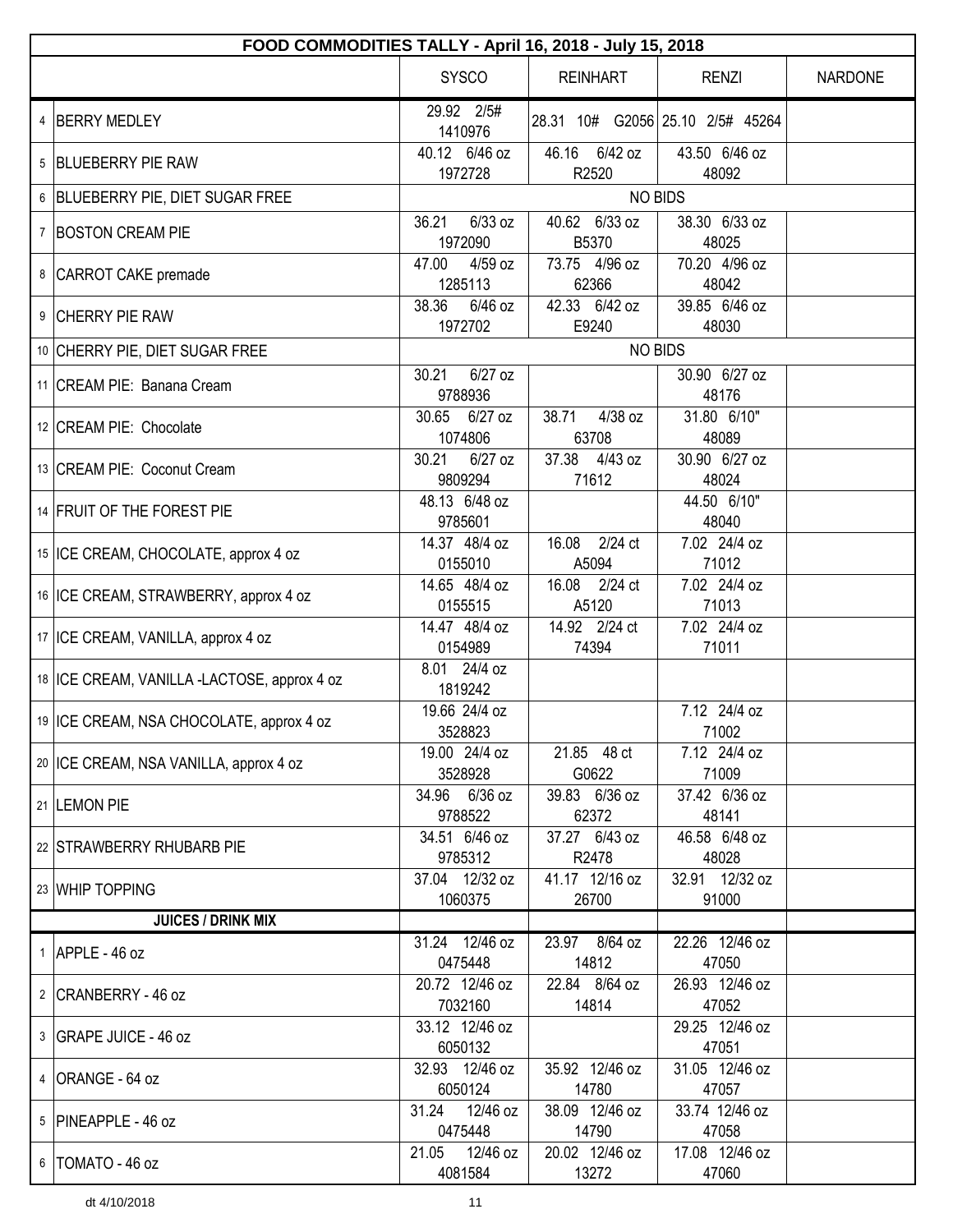| FOOD COMMODITIES TALLY - April 16, 2018 - July 15, 2018 |                               |                             |                             |                |  |
|---------------------------------------------------------|-------------------------------|-----------------------------|-----------------------------|----------------|--|
|                                                         | <b>SYSCO</b>                  | <b>REINHART</b>             | <b>RENZI</b>                | <b>NARDONE</b> |  |
| 7 APPLE EZO, 5.5 oz                                     | 20.14 48/5.5 oz<br>4164034    | 22.30 48/5.5 oz<br>C9180    | 19.82 48/5.5 oz<br>47046    |                |  |
| 8 CRANBERRY EZO, 5.5 oz                                 | 19.32 48/5.5 oz<br>4036315    | 21.42 48/5.5 oz<br>14840    | 20.48 48/5.5 oz<br>47068    |                |  |
| 9 GRAPE EZO, 5.5 oz                                     | 21.33 48/5.5 oz<br>4164497    |                             |                             |                |  |
| 10 GRAPEFRUIT EZO, 5.5 oz                               | 21.33 48/5.5 oz<br>4164497    | 24.28 48/5.5 oz<br>C9178    | 27.65 48/5.5 oz<br>47047    |                |  |
| 11 ORANGE JUICE EZO, 5.5 oz                             | 20.71<br>48/5.5 oz<br>4164018 | 25.85 48/5.5 oz<br>C9182    | 22.94 48/5.5 oz<br>47049    |                |  |
| 12 ORANGE/PINEAPPLE EZO, 5.5 oz                         |                               |                             | <b>NO BIDS</b>              |                |  |
| 13 PINEAPPLE EZO, 5.5 oz                                | 17.34 48/6 oz<br>4121950      | 27.15 48/5.5 oz<br>P3392    | 22.19 48/5.5 oz<br>47048    |                |  |
| 14 PRUNE EZO, 4 oz                                      | 37.75 96/4 oz<br>9857319      | 25.02 96/4 oz<br>C4130      | 23.98 96/4 oz<br>47375      |                |  |
| 15 PRUNE EZO, 5.5 oz                                    |                               |                             | <b>NO BIDS</b>              |                |  |
| 16   TOMATO EZO, 5.5 oz                                 | 16.98 48/5.5 oz<br>0533683    | 48/5.5 oz<br>21.85<br>14872 | 20.24 48/5.5 oz<br>47325    |                |  |
| 17   V-8 EZO LO SO, 5.5 oz, low sodium                  | 23.18 48/5.5 oz<br>5142187    | 26.25 8/6 ct<br>54738       | 22.66 48/5.5 oz<br>47331    |                |  |
| 18 NO SUGAR ADDED - APPLE, 5.5 oz                       | <b>NO BIDS</b>                |                             |                             |                |  |
| 19 NO SUGAR ADDED - GRAPE, 5.5 oz                       | <b>NO BIDS</b>                |                             |                             |                |  |
| 20 NO SUGAR ADDED - ORANGE, 5.5 oz                      | <b>NO BIDS</b>                |                             |                             |                |  |
| 21   NO SUGAR ADDED - PINEAPPLE, 5.5 oz                 | <b>NO BIDS</b>                |                             |                             |                |  |
| 22 GRAPE DRINK MIX - POWDER, 24 oz                      | 19.54 12/21.6 oz<br>6851604   |                             | 16.10 12/24 oz<br>27529     |                |  |
| 23 ORANGE DRINK MIX - POWDER, 24 oz                     |                               | 20.55 12/24 oz<br>11470     | 16.10 12/24 oz<br>27530     |                |  |
| 24 LEMONADE DRINK MIX - POWDER, 24 oz                   |                               | 20.55 12/24 oz<br>14522     | 16.10 12/24 oz<br>27527     |                |  |
| 25 PINK LEMONADE DRINK MIX - POWDER, 24 oz              |                               | 20.55 12/24 oz<br>20492     | 16.10 12/24 oz<br>27532     |                |  |
| 26 ICE TEA DRINK MIX - POWDER, 24 oz                    | 22.62 12/23.4 oz<br>9742602   | 44.72 24/10.6 oz<br>C2178   | 16.10 12/24 oz<br>27533     |                |  |
| <b>BULK PRODUCTS / OTHER</b>                            |                               |                             |                             |                |  |
| 1 AU GRATIN POTATOES - #10                              | 52.93 6/2.25#<br>4703567      | 56.18 6/2.54#<br>N8382      | 50.05 12/20.35 oz<br>34161  |                |  |
| 2   BAKED BEANS (Gramma Brown) - #10                    | 45.37 6/#10<br>5123724        | 47.36 6/#10<br>A6880        | 44.30 6/#10<br>66045        |                |  |
| 3 BEEF STEW-10#                                         | 85.87 6/#10<br>4067039        | 24.40 6/#10<br>10930        | 41.90 6/10#<br>66062        |                |  |
| 4   BEETS, SLICED - #10                                 | 19.23 6/#10<br>0173740        | 27.48 6/10#<br>10930        | 18.50 6/#10<br>62064        |                |  |
| $5$ BEETS, DICED - #10                                  | 18.68 6/#10<br>4109328        | 27.48 6/10#<br>10922        | 22.15 6/#10<br>62067        |                |  |
| 6 BLACK OLIVES - #10                                    | 39.99 6/#10<br>3590999        | 47.82 6/#10<br>32088        | 31.24 6/#10 59012           |                |  |
| 7 BROWN GRAVY, LOW SODIUM                               |                               |                             | $6/16$ oz<br>31.40<br>57727 |                |  |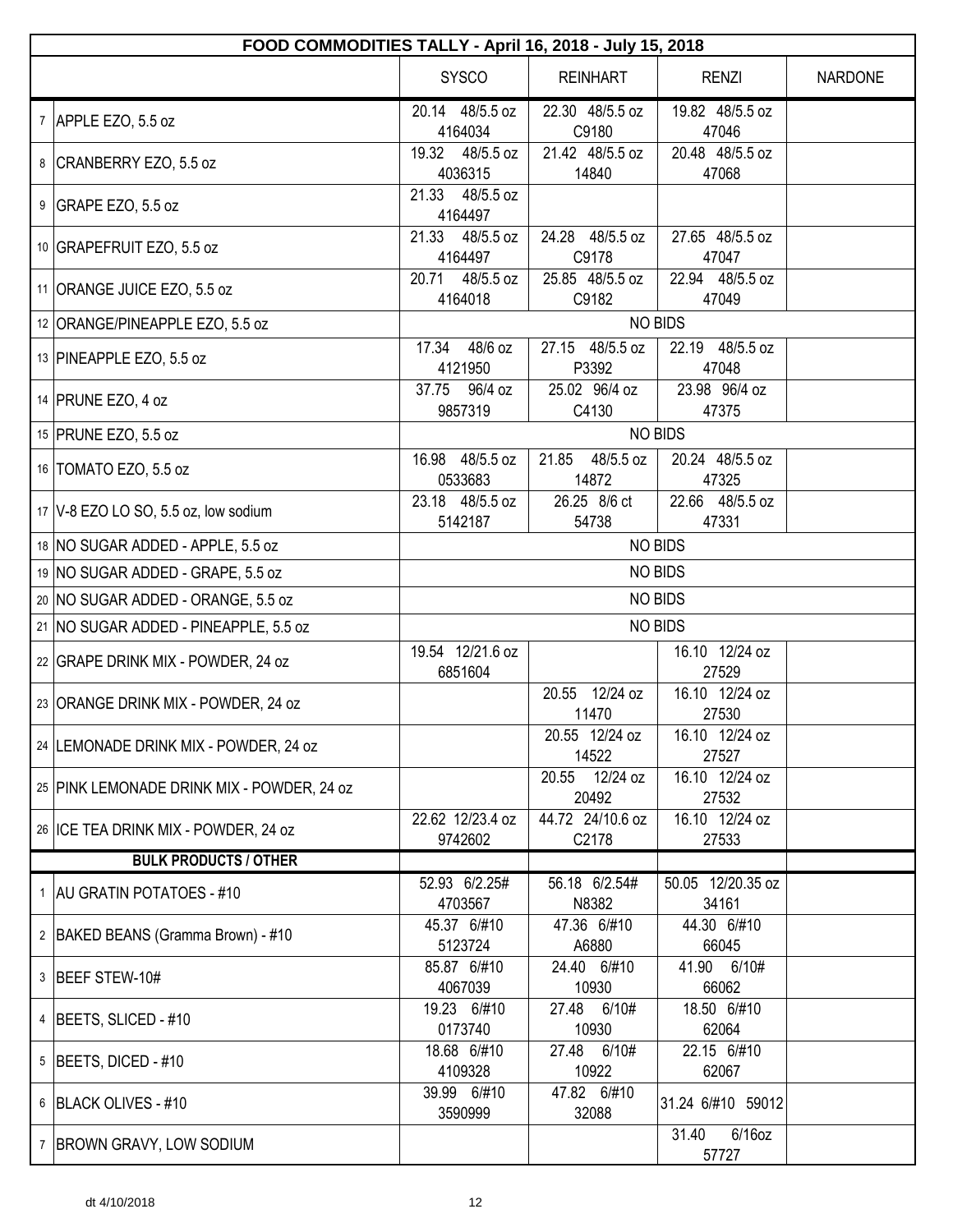| FOOD COMMODITIES TALLY - April 16, 2018 - July 15, 2018 |                            |                          |                           |                |  |  |
|---------------------------------------------------------|----------------------------|--------------------------|---------------------------|----------------|--|--|
|                                                         | <b>SYSCO</b>               | <b>REINHART</b>          | <b>RENZI</b>              | <b>NARDONE</b> |  |  |
| 8 CANNONBALL BBQ SAUCE                                  | 18.03 4/gal<br>8902134     | 44.56 4/gal<br>24908     | 20.10 4/gal 57212         |                |  |  |
| 9 CHEDDAR CHEESE SAUCE - #10                            | 33.14 6/#10<br>1940725     | 45.38 6/#10<br>21032     | 31.50 6/10#<br>63027      |                |  |  |
| 10 CHILI SAUCE - #10                                    | 35.42<br>6/#10<br>4093886  | 28.47 6/#10<br>11222     | 26.40 6/#10<br>57131      |                |  |  |
| 11 COFFEE, 14 -16 oz                                    | 137.89 24/14 oz<br>4036976 |                          | 110.00 24/14 oz<br>71105  |                |  |  |
| 12 COFFEE PILLOW PACK, 2.5 oz                           | 99.37 96/2.5 oz<br>4037008 | 107.01 128/2 oz<br>10948 | 54.22 84/2 oz<br>71021    |                |  |  |
| 13 COFFEE PILLOW PACK, 14 oz                            | 137.89 24/14 oz<br>4036976 |                          | 110.00 24/14 oz<br>71105  |                |  |  |
| 14 COFFEE, DECAF, 14 -16 oz                             | 73.08 18/14 oz<br>6958045  | 65.89 64/2 oz<br>10462   | 99.80 24/12 oz<br>70988   |                |  |  |
| 15 COFFEE, DECAF, PILLOW PACK, 2.5 oz                   |                            |                          | 49.10 84/1.75 oz<br>71217 |                |  |  |
| 16 COFFEE, DECAF, PILLOW PACK, 14 oz                    | 73.08 18/14oz<br>6958045   |                          | 99.80 24/12 oz<br>70988   |                |  |  |
| 17 COLESLAW DRESSING                                    | 33.77 4/gal<br>4002499     | 40.91 4/gal<br>23844     | 36.17 4/gal 56090         |                |  |  |
| 18 CREAM STYLE CORN - #10                               | 22.04 6/#10<br>0582106     | 28.83 6/#10<br>10816     | 23.82 6/#10<br>62035      |                |  |  |
| 19 GARBANZO BEANS (CHIC PEAS) - #10                     | 23.23 6/#10<br>4062337     | 21.46 6/#10<br>81692     | 19.23 6/#10<br>62027      |                |  |  |
| 20 GRAPE JELLY - #10                                    | 48.44 6/#10<br>4184461     | 48.24 6/#10<br>31820     |                           |                |  |  |
| 21 GRAPE JELLY - 132 oz                                 |                            |                          | 42.88 6/132 oz<br>91435   |                |  |  |
| 22 GREEN BEANS - #10                                    | 18.04 6/#10<br>4986998     | 23.67<br>6/#10<br>24696  | 17.95 6/#10<br>60093      |                |  |  |
| 23 GREEN BEANS, 14 -16 oz                               |                            |                          | <b>NO BIDS</b>            |                |  |  |
| 24 GREEN PEPPERS - #10                                  |                            |                          | 28.40<br>6/#10<br>60095   |                |  |  |
| 25 HOT SAUCE, MONARCH or equal                          | 20.42 4/gal<br>5146154     | 32.60 4/gal<br>10474     | 19.89 4/gal 61004         |                |  |  |
| 26 KETCHUP - #10                                        | 22.35 6/#10<br>5686266     | 28.46 6/#10<br>12050     | 23.18 6/#10<br>57081      |                |  |  |
| 27 KETCHUP, 12 - 14 oz                                  | 31.88 36/14 oz<br>4560934  | 25.45 24/14 oz<br>12040  | 25.84 20/16 oz<br>28179   |                |  |  |
| 28 KIDNEY BEANS, #10                                    | 23.44 6/#10<br>4014973     | 24.06 6/#10<br>C1646     | 21.90 6/#10<br>62000      |                |  |  |
| 29 KIDNEY BEANS, 14 - 16 oz                             |                            |                          | <b>NO BIDS</b>            |                |  |  |
| 30   MASHED POTATOES - #10                              | 6/#10<br>41.56<br>7955868  | 52.80 6/6# M6588         | 36.98 6/#10<br>34141      |                |  |  |
| 31   MAYONNAISE, REGULAR                                | 24.05<br>4/gal<br>4002432  | 26.91 4/gal<br>23970     | 22.09 4/gal 56205         |                |  |  |
| 32   MAYONNAISE, LOW FAT                                | 25.28 4/gal<br>6912735     | 48.27 4/gal<br>B6232     | 26.00 4/gal 56024         |                |  |  |
| 33 MUSHROOMS - #10                                      | 40.23 6/#10<br>5072137     | 47.26 6/#10<br>11082     | 38.71 6/#10<br>68024      |                |  |  |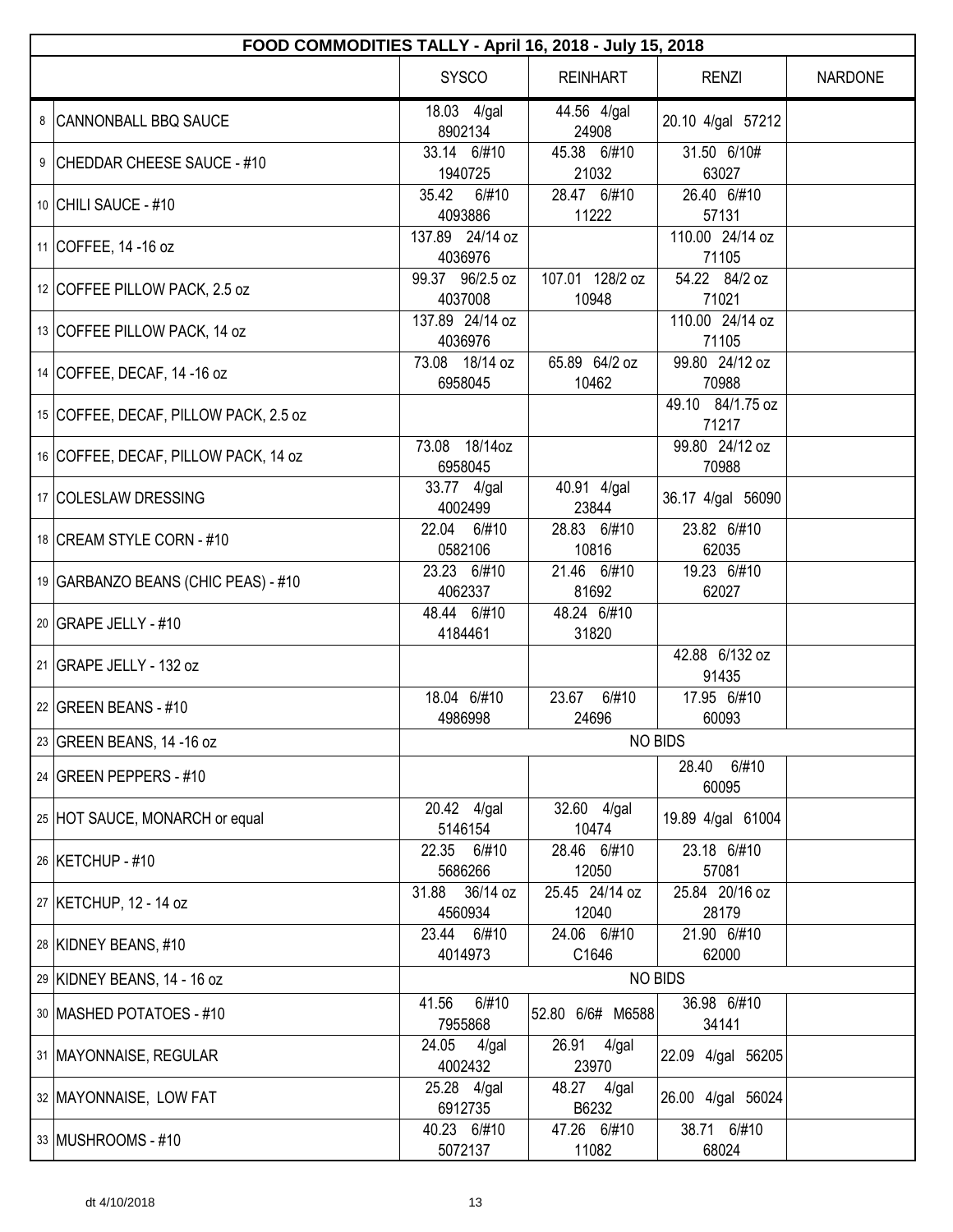|    | FOOD COMMODITIES TALLY - April 16, 2018 - July 15, 2018       |                           |                         |                                 |                |  |  |
|----|---------------------------------------------------------------|---------------------------|-------------------------|---------------------------------|----------------|--|--|
|    |                                                               | <b>SYSCO</b>              | <b>REINHART</b>         | <b>RENZI</b>                    | <b>NARDONE</b> |  |  |
|    | 34 MUSTARD, 12 oz bottle                                      | 16.98 12/12 oz<br>4736070 | 19.47 16/13 oz<br>H9822 | 22.90 16/14 oz<br>57903         |                |  |  |
|    | 35 MUSTARD                                                    | 17.79 4/gal<br>4006797    | 14.57 4/gal<br>L4824    | 12.10 4/gal 30058               |                |  |  |
|    | 36 NORTHERN BEAN - #10                                        | 21.84 6/#10<br>4062360    | 30.57 6/#10<br>16982    | 21.37 6/#10 95412               |                |  |  |
|    | 37   PEANUT BUTTER                                            | 56.74 6/5#<br>4009189     | 60.27 6/5#<br>31766     | 38.92 6/5# 92542                |                |  |  |
|    | 38 PEPPERS, RED & GREEN - #10                                 | 37.87 6/#10<br>4189247    | 41.56 6/#10<br>C1682    | 28.40 6/#10<br>60095            |                |  |  |
|    | 39 PICKLES, Dill - gal                                        | 25.36<br>4/gal<br>3154853 | 42.29 4/gal J2546       | 12.30 2/gal<br>61040            |                |  |  |
|    | 40   PICKLES, Dill - 5 gal                                    | 20.62 5 gal<br>1392943    | 31.97 5/gal<br>D7260    | 23.22 5 gal 60125               |                |  |  |
|    | 41 PINTO BEANS - #10                                          | 21.56 6/#10<br>3362274    | 19.97 6/#10<br>E4836    | 18.80 6/#10<br>62075            |                |  |  |
|    | 42   PIZZA SAUCE Grade A - #10                                | 27.16 6/#10<br>5102660    | 25.90 6/#10<br>12084    | 23.17 6/#10<br>57051            |                |  |  |
|    | 43   POTATOES, DICED - #10                                    | 25.79 6/#10<br>4108866    | 26.87 6/#10<br>10854    | 22.22 6/#10<br>62084            |                |  |  |
|    | 44   POTATOES, DICED, FRESH VAC PACKED - #10                  | 15.84 2/10#<br>3009406    | 18.71 2/10#<br>24086    | 15.50 2/10#<br>34175            |                |  |  |
|    | 45   POTATO PEARL Vitamin C Enriched - 5#                     | 49.98 6/3.55#<br>4675138  | 52.80 6/6#<br>M6588     | 36.98 6/#10<br>34141            |                |  |  |
|    | 46   POTATO - SCALLOPED - 20.35 oz                            | 53.07 6/2.25#<br>7489378  | 56.94 6/2.25#<br>J2554  | 51.10 12/20.35 oz<br>34165      |                |  |  |
|    | 47 PUMPKIN - #10                                              | 42.41 6/#10<br>4111498    | 47.08 6/10#<br>19134    | 37.90 6/#10<br>62083            |                |  |  |
|    | 48 RAISINS                                                    | 53.40 30#<br>4010807      |                         | 53.79 30# 14588 64.10 30# 92345 |                |  |  |
|    | 49 RAVIOLI - #10                                              | 29.83 6/#10<br>4364568    | 40.22 6/#10<br>28196    | 28.15 6/#10<br>66065            |                |  |  |
|    | 50 RED PEPPERS - #10                                          | 25.79 6/#10<br>4534616    |                         | 29.90 6/#10<br>58997            |                |  |  |
|    | 51   REFRIED BEANS - #10 or 115 oz                            | 36.09 6/#10<br>4673984    | 45.93 6/#10<br>19354    | 35.92 6/112 oz<br>62013         |                |  |  |
|    | 52 REFRIED BEANS, VEGETARIAN - #10                            | 27.19 6/#10<br>5882311    | 45.93 6/#10<br>19354    | 39.50 6/115 oz<br>92603         |                |  |  |
|    | 53   SALSA - #10                                              | 29.04<br>6/#10<br>9953068 | 32.29 6/#10<br>12070    | 28.54 6/#10<br>57061            |                |  |  |
|    | 54   SAUERKRAUT - #10                                         | 32.05 6/#10<br>4189171    | 26.53 6/#10<br>10870    | 23.92 6/#10<br>62082            |                |  |  |
|    | 55   SPAGHETTI SAUCE, comparable to Angela Mia - #10          | 22.17 6/#10<br>4189361    | 43.15 6/#10<br>12146    | 22.18 6/#10 57336               |                |  |  |
| 56 | SPAGHETTI SAUCE, LOW SODIUM comparable to<br>Angela Mia - #10 |                           | 25.42 6/#10<br>17454    | 21.40 6/#10<br>57021            |                |  |  |
|    | 57 STEWED TOMATO, Grade A - #10                               | 27.69 6/#10<br>4485272    | 24.46 6/#10<br>10664    | 23.05 6/#10<br>57015            |                |  |  |
|    | 58 STEWED TOMATO, LOW SODIUM Grade A - #10                    |                           |                         | <b>NO BIDS</b>                  |                |  |  |
|    | 59 STRAWBERRY PRESERVES - 4#                                  | 6/4#<br>39.43<br>4184628  | 45.74 6/4#<br>81234     | 6/4# 91424<br>41.08             |                |  |  |
|    | dt 4/10/2018                                                  | 14                        |                         |                                 |                |  |  |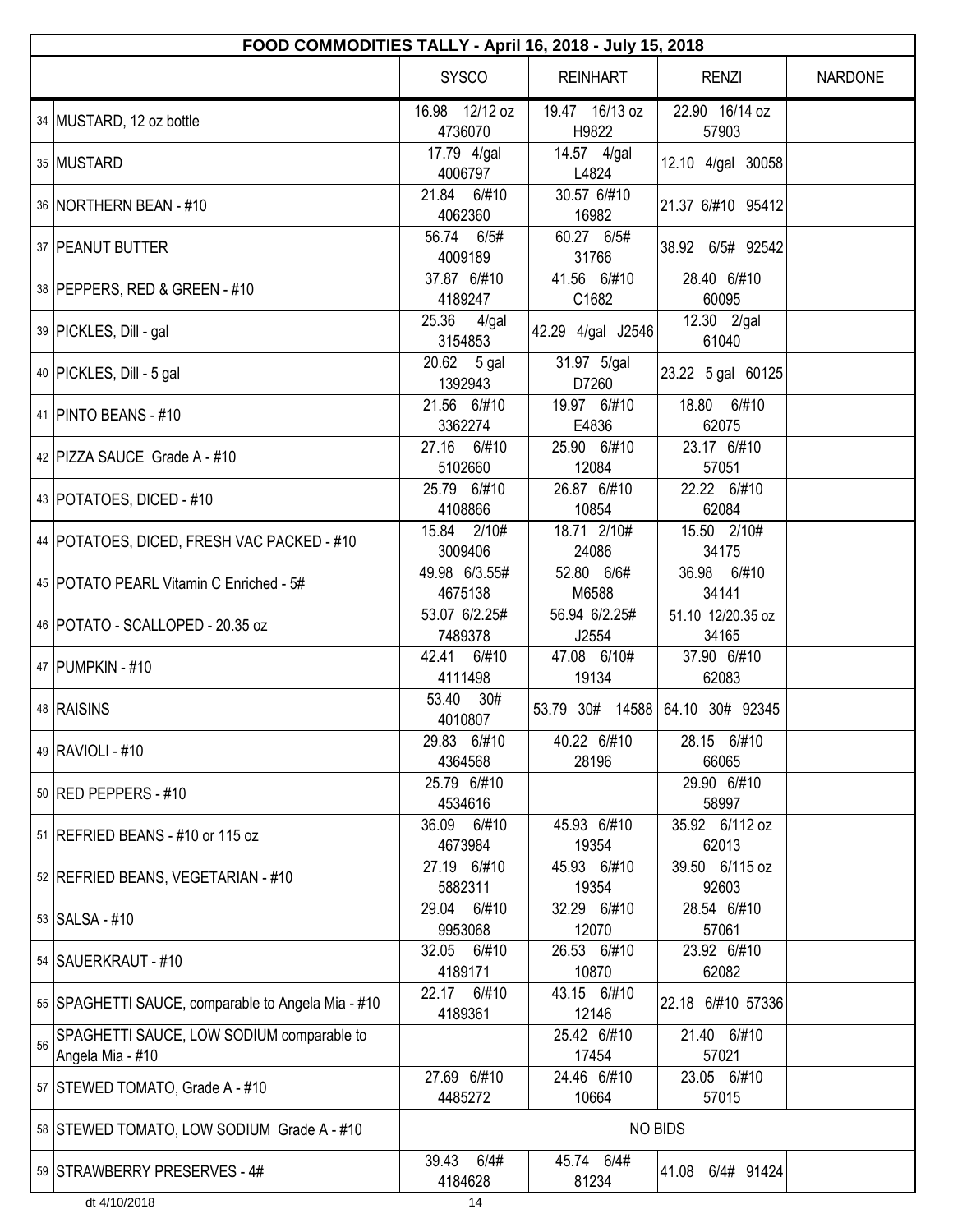| FOOD COMMODITIES TALLY - April 16, 2018 - July 15, 2018 |                              |                          |                                   |                |  |  |
|---------------------------------------------------------|------------------------------|--------------------------|-----------------------------------|----------------|--|--|
|                                                         | <b>SYSCO</b>                 | <b>REINHART</b>          | <b>RENZI</b>                      | <b>NARDONE</b> |  |  |
| 60 STRAWBERRY TOPPING, 5#                               | 42.44 6/5#<br>4925129        | 43.87 6/58 oz<br>31468   | 43.21 6/#5<br>75105               |                |  |  |
| 61 SWEET POTATOES, syrup Grade A - #10                  | 30.89 6/#10<br>4114625       | 46.27 6/#10<br>19086     | 30.91 6/#10<br>92369              |                |  |  |
| 62 TEA BAGS, Regular                                    | 26.79 10/100 ct<br>4202214   | 28.94 10/100 ct<br>B2656 | 26.25 10/100 ct<br>71451          |                |  |  |
| 63   TOMATOES, CRUSHED - #10                            | 22.49 6/#10<br>4185930       |                          | 21.25 6/#10<br>57016              |                |  |  |
| 64   TOMATO PASTE, Grade A - #10                        | 33.73 6/#10<br>4030664       | 24.24 6/#10<br>J3034     | 25.11<br>6/#10<br>59085           |                |  |  |
| 65   TOMATO PASTE, LOW SODIUM Grade A - #10             |                              | <b>NO BIDS</b>           |                                   |                |  |  |
| 66   TOMATO SAUCE, Grade A - #10                        | 22.75 6/#10<br>4978884       | 23.28 6/#10<br>10640     | 20.99 6/#10<br>57055              |                |  |  |
| 67   TOMATO SAUCE, LOW SODIUM Grade A                   |                              |                          | 21.00 6/#10<br>57021              |                |  |  |
| 68 WAX BEANS, 14 - 16 oz                                |                              | <b>NO BIDS</b>           |                                   |                |  |  |
| 69 WAX BEANS - #10                                      |                              | 26.67 6/#10<br>10798     | 22.00 6/#10<br>62022              |                |  |  |
| 70   VEGETARIAN BEAN - #10                              | 6/#10<br>22.99<br>4110177    |                          | 25.80 6/#10<br>60097              |                |  |  |
| 71 3-BEAN SALAD - #10                                   | 32.07 6/#10<br>4000782       | 32.24 6/#10<br>56124     | 30.55<br>6/#10<br>10974 4-bean    |                |  |  |
| 72 4-BEAN SALAD - #10                                   |                              |                          | 30.55 6/#10<br>10974              |                |  |  |
| <b>INDIVIDUAL SERVING ITEMS</b>                         |                              |                          |                                   |                |  |  |
| 1 FRITOS - Corn                                         | 27.38 64/2 oz<br>6743437     | 30.28 64/2 oz<br>J1804   | 31.00 104/1 oz<br>77540           |                |  |  |
| 2 HOT CHOCOLATE, SUGAR FREE PACKET                      | 34.64 6/24 ct<br>4250775     | 38.98 6/24 13922         | 36.70 6/40 ct<br><b>UPC 68324</b> |                |  |  |
| 3   ORANGE JUICE- 4 oz                                  | 28.75 96/4 oz<br>9856899     |                          | 10.98 72/4 oz<br>47000            |                |  |  |
| 4   POTATO CHIP - regular                               | 31.31 104/1 oz<br>5511175    | 19.49 120/.5 oz<br>19264 | 31.00 104/1 oz<br>77542           |                |  |  |
| 5   POTATO CHIP - BBQ                                   | 31.31 104/1 oz<br>5511134    | 30.28 64/1.5 oz<br>J1808 | 31.00 104/1 oz<br>77541           |                |  |  |
| 6 POTATO CHIP - Sour Cream & Onion                      | 31.31 104/1 oz<br>5511183    | 24.58 80/1 oz<br>21832   | 31.00 104/1 oz<br>77543           |                |  |  |
| 7   TORTILLA CHIPS                                      | 31.97 104/1 oz<br>5511928    |                          | 23.25 72/.875 oz<br>78574 scoops  |                |  |  |
| 8   PC APPLESAUCE                                       | 21.51 72/4 oz<br>2603005     | 25.94 72/3.9 oz<br>10388 | 21.08 96/4.5 oz<br>64153          |                |  |  |
| 9   PC BBQ SAUCE                                        | 11.36 100/1 oz<br>3713567    | 13.35 100/1 oz<br>19012  | 9.95 100/1 oz<br>66218            |                |  |  |
| 10 PC BUTTER cups                                       | 27.19 8# 4136404             | 28.75 8# G1358           | 28.46 720/5 gr<br>25313           |                |  |  |
| 11   PC COFFEE                                          | 94.11 192/1.25 oz<br>4659876 |                          |                                   |                |  |  |
| 12 PC COFFEE, DECAF                                     | 48.85 5/100 ct<br>5259346    |                          |                                   |                |  |  |
| 13 PC CREAM CHEESE                                      | 17.06 100/.75 oz<br>4507234  | 20.65 100/1 oz<br>71532  | 18.04 100/1 oz<br>25001           |                |  |  |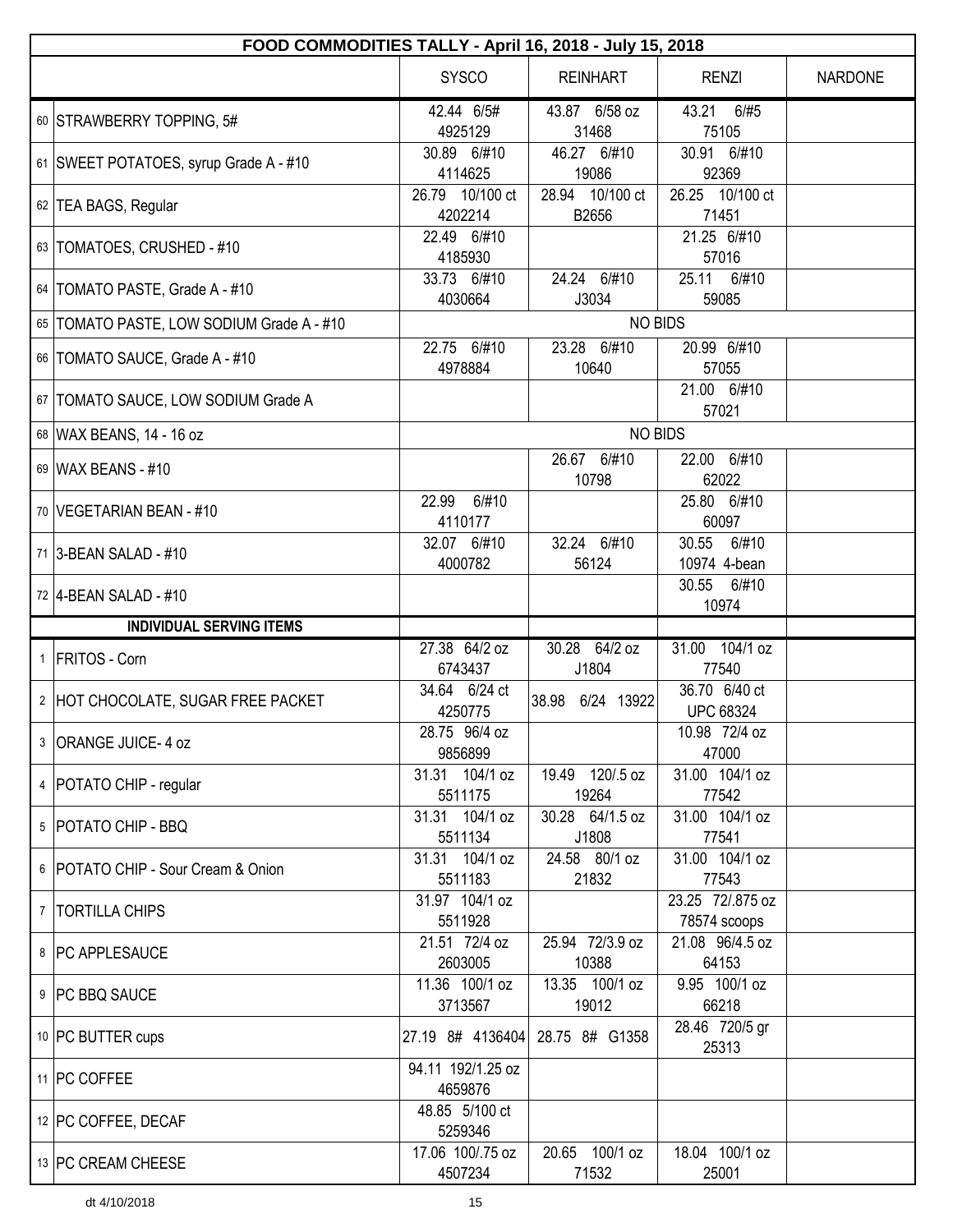| FOOD COMMODITIES TALLY - April 16, 2018 - July 15, 2018 |                              |                           |                            |                |  |  |  |
|---------------------------------------------------------|------------------------------|---------------------------|----------------------------|----------------|--|--|--|
|                                                         | <b>SYSCO</b>                 | <b>REINHART</b>           | <b>RENZI</b>               | <b>NARDONE</b> |  |  |  |
| 14   PC DIET CRANBERRY SAUCE                            | 24.35 200/.5 oz<br>9278136   |                           |                            |                |  |  |  |
| 15 PC HALF & HALF                                       | 13.00 390/3/8 oz<br>9095035  | 13.26 400 ct<br>J9342     | 12.50 400/3/8 oz<br>67174  |                |  |  |  |
| 16 PC JELLY - diet                                      |                              |                           | 14.98 200/12 gm<br>66222   |                |  |  |  |
| 17   PC JELLY - regular                                 | 17.89 400/10 gm<br>5258835   | 13.79 200/.50 oz<br>18394 | 10.26 200/10 gm<br>66572   |                |  |  |  |
| 18 PC KETCHUP                                           | 14.74 1000/9 gm<br>4029500   | 20.42 1000/9g<br>15354    | 15.96 1000/9gm<br>66238    |                |  |  |  |
| 19 PC MAPLE SYRUP, Sugar Free                           | 14.00 100/1.1 oz<br>5932280  | 15.03 100 ct<br>10772     | 8.92 100/1 oz<br>66235     |                |  |  |  |
| 20 PC MARGARINE cups                                    | 19.82 900/5 gm<br>4546949    | 21.10 900/5g<br>11718     | 19.65 900/5 gm<br>82112    |                |  |  |  |
| 21   PC MAYONAISE                                       | 30.65 500/12 gm<br>4219218   | 15.64 200/12g<br>15270    | 15.00 500/9gr<br>66585     |                |  |  |  |
| 22 PC MUSTARD                                           | 20.08 1000/5.5 gm<br>1608850 | 9.98 500/4.5g<br>14798    | $7.04$ 500/4.5 gr<br>66223 |                |  |  |  |
| 23 PC PANCAKE SYRUP                                     | 25.34 200/1.5 oz<br>3911504  | 12.67 100 ct<br>10670     | 7.22 100/1.5 oz<br>66229   |                |  |  |  |
| 24 PC PANCAKE SYRUP, Sugar Free                         | 14.00 100/1.1 oz<br>5932280  | 15.03 100 ct<br>10772     | 8.92 100/1 oz<br>66235     |                |  |  |  |
| 25 PC PEANUT BUTTER                                     | 37.94 200/.75 oz<br>4046355  | 32.07 200 ct<br>14806     | 20.97 200/.5 oz<br>66527   |                |  |  |  |
| 26   PC RELISH                                          | 20.53 500/9 gm<br>4667093    | 14.40 200/9g<br>11698     | 6.82 200/9 gr<br>66219     |                |  |  |  |
| 27   PC SALAD DRESSING (Italian If)                     | 7.29 60/1.5 oz<br>5954250    | 11.81 60/1.5 oz<br>B7040  | 14.50 200/12 gr<br>66225   |                |  |  |  |
| 28   PC SALT SUBSTITUTE                                 | 21.15 300/.3 oz<br>1116052   |                           |                            |                |  |  |  |
| 29 PC SPLENDA                                           | 25.15 2000/1 gm<br>5817251   | 31.80 2000 ct<br>43502    | 23.80 2000<br>67002        |                |  |  |  |
| 30   PC SUGAR                                           | 12.21 2000<br>4000899        | 20.39 3000/3g<br>18090    | 10.93 2000 67001           |                |  |  |  |
| 31   PC SOUR CREAM cups                                 | 15.52 100/1 oz<br>1824465    | 14.65 100 ct<br>27792     | 14.94 100/1 oz<br>25337    |                |  |  |  |
| 32 PC SWEET & SOUR                                      | 31.72 100/1 oz<br>3132065    | 15.03 100/1 oz<br>12984   | 9.96 100/1 oz<br>66236     |                |  |  |  |
| FRUITS & VEGETABLES, FRESH and CANNED                   |                              |                           |                            |                |  |  |  |
| 1 APPLES, fresh                                         |                              | 24.72 138 ct<br>H6044     | 20.50 120 ct<br>88025      |                |  |  |  |
| 2 APPLES: sliced, juice or water packed, Grade A        | 42.76 6/#10<br>1467968       | 34.48 6/#10<br>L6200      | 32.15 6/#10<br>10251       |                |  |  |  |
| 3 APPLESAUCE Unsweetened, Grade A                       | 21.47 6/#10<br>7302151       | 21.42 6/#10<br>J2962      | 21.47 6/#10<br>65045       |                |  |  |  |
| 4   APRICOTS - Grade A                                  | 30.42 6/#10<br>0029078       | 47.14 6/#10<br>10626      | 40.99 6/#10<br>11090       |                |  |  |  |
| 5   BANANAS, fresh                                      |                              | 27.36 40#<br>R1324        | 21.00 150 ct<br>88036      |                |  |  |  |
| 6 FROZEN BERRY MEDLEY                                   | 60.45 20#<br>6647606         | 28.31 10# G2056           | 25.10 2/5#<br>45264        |                |  |  |  |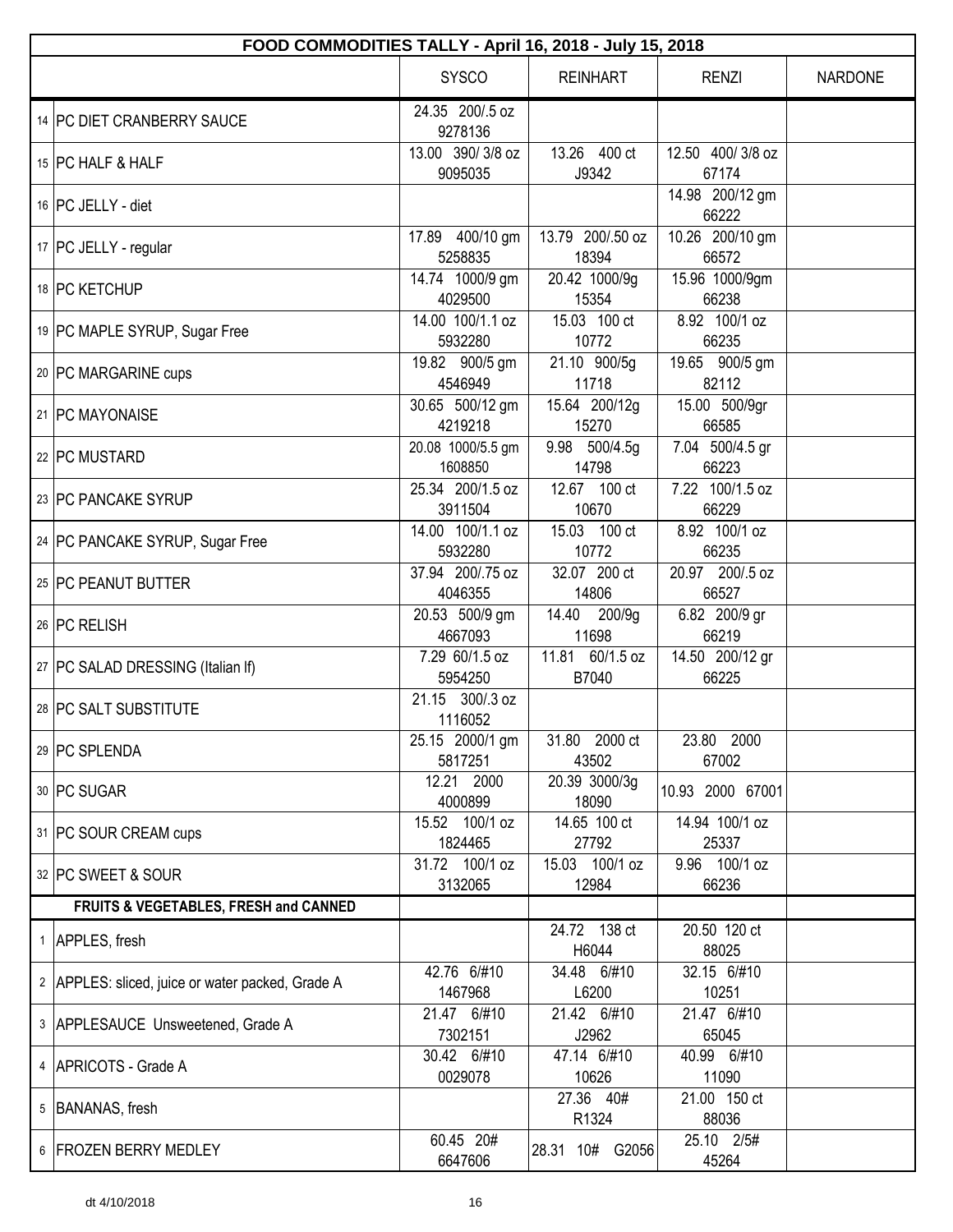|    | FOOD COMMODITIES TALLY - April 16, 2018 - July 15, 2018           |                           |                         |                               |                |  |  |
|----|-------------------------------------------------------------------|---------------------------|-------------------------|-------------------------------|----------------|--|--|
|    |                                                                   | <b>SYSCO</b>              | <b>REINHART</b>         | <b>RENZI</b>                  | <b>NARDONE</b> |  |  |
|    | 7 CABBAGE, fresh                                                  |                           | 14.33 50#<br>75006      | 19.50 50# 88088               |                |  |  |
|    | 8 CANTELOPE, fresh                                                |                           | 34.54 35 ct<br>75104    | 21.00 12-15ct<br>88039        |                |  |  |
|    | 9 CELERY. Bunch                                                   |                           | 6.38 3 ct 11990         | 1.70 ea 88308                 |                |  |  |
|    | 10 COLE SLAW MIX                                                  |                           | 18.28 4/5#<br>G1212     | 17.00 4/5#<br>88139           |                |  |  |
|    | 11   CRANBERRY SAUCE Whole, Grade A                               | 43.88 6/#10<br>5729983    | 45.07 6/101 oz<br>73746 | 41.11 6/101 oz<br>64049       |                |  |  |
|    | 12 CRANBERRY SAUCE, Jellied, Grade A                              | 36.64 6/101 oz<br>4608907 | 42.64 6/#10<br>12798    | 39.90 6/101 oz<br>47037       |                |  |  |
|    | 13 CUCUMBERS, fresh                                               |                           | 34.70 45#<br>67732      | 10.25  15#  88110             |                |  |  |
| 14 | CRUSHED PINEAPPLE: fancy, juice Hawaiian Coarse,<br>Grade A       | 25.79 6/#10<br>8921201    | 37.15 6/#10<br>11062    | 31.25 6/#10<br>64045          |                |  |  |
|    | 15   FROZEN STRAWBERRIES, UNSWEETENED - Grade A                   | 30.06 20#<br>7797368      | 45.79 30# BA722 13.00   | 10# 45177                     |                |  |  |
|    | 16   FROZEN STRAWBERRIES, SWEETENED - Grade A                     | 70.22 6/6.5#<br>2220806   | 61.99 6/6.5#<br>J3988   | 54.15 6/6.5#<br>45175         |                |  |  |
|    | 17 FRUIT COCKTAIL, Grade A                                        | 30.47 6/#10<br>8576284    | 44.92 6/#10<br>10696    | 29.70 6/#10<br>61041          |                |  |  |
|    | 18   FRUIT CUPS, 4 oz - Grade A                                   | 18.01 36/4 oz<br>4714663  | 20.34 36/4 oz<br>89826  | 16.52 36/4 oz<br>46233        |                |  |  |
| 19 | FRUIT MEDLEY, Festival/Classic, melon pieces, grapes -<br>Grade A | 28.69 2/8#<br>3856507     |                         |                               |                |  |  |
|    | 20 GREEN PEPPERS, fresh                                           |                           | 36.26 1 1/9 bu<br>75946 | 22.75 20# 88168               |                |  |  |
|    | 21 HONEYDEW MELON, fresh                                          |                           |                         | 19.75 5-6ct<br>88048          |                |  |  |
|    | 22 LETTUCE, Iceberg, fresh, head                                  |                           | 29.49 24 ct 75018       | 28.50 24 ct<br>88124          |                |  |  |
|    | 23 LETTUCE, Iceberg, fresh, bag                                   |                           | 29.49 24 ct 75018       | 17.00 4/5#<br>88131           |                |  |  |
|    | 24   MANDARIN ORANGE, sections, light, Grade A                    | 31.08<br>6/#10<br>3548393 | 6/#10<br>32.72<br>10852 | 22.08 6/#10<br>66031          |                |  |  |
|    | 25 ONIONS, fresh                                                  |                           | 28.62 50#<br>G1146      | 20.75<br>50# 88153            |                |  |  |
|    | 26 ORANGES, fresh                                                 |                           | 58.03 138 ct<br>J5850   | 31.00 113 ct<br>88348         |                |  |  |
|    | 27   PEACHES yellow, light cling halves, Grade A                  | 31.47 6/#10<br>4331914    |                         | 26.00 6/#10<br>64008          |                |  |  |
|    | 28   PEACHES sliced, light Grade A                                | 27.37 6/#10<br>4218996    | 42.91 6/#10<br>17848    | 26.10 6/#10<br>63043          |                |  |  |
|    | 29   PEARS halves, light Grade A                                  | 26.53 6/#10<br>3729500    |                         | 35.00 6/#10<br>64003          |                |  |  |
|    | 30   PEARS pieces, light Grade A                                  | 28.75 6/#10<br>4475438    | 49.33 6/#10<br>10718    | 26.50 6/#10 64012             |                |  |  |
|    | 31 PEPPERS, RED & GREEN, FROZEN                                   | 20.39 20#<br>7711179      |                         | 22.95<br>25#<br>45109         |                |  |  |
|    | 32 PINEAPPLE TIDBITS: light, Grade A                              | 6/#10<br>25.16<br>0680674 | 37.84 6/#10<br>10858    | 24.54 6/#10 64043<br>in juice |                |  |  |
|    | dt 4/10/2018                                                      | 17                        |                         |                               |                |  |  |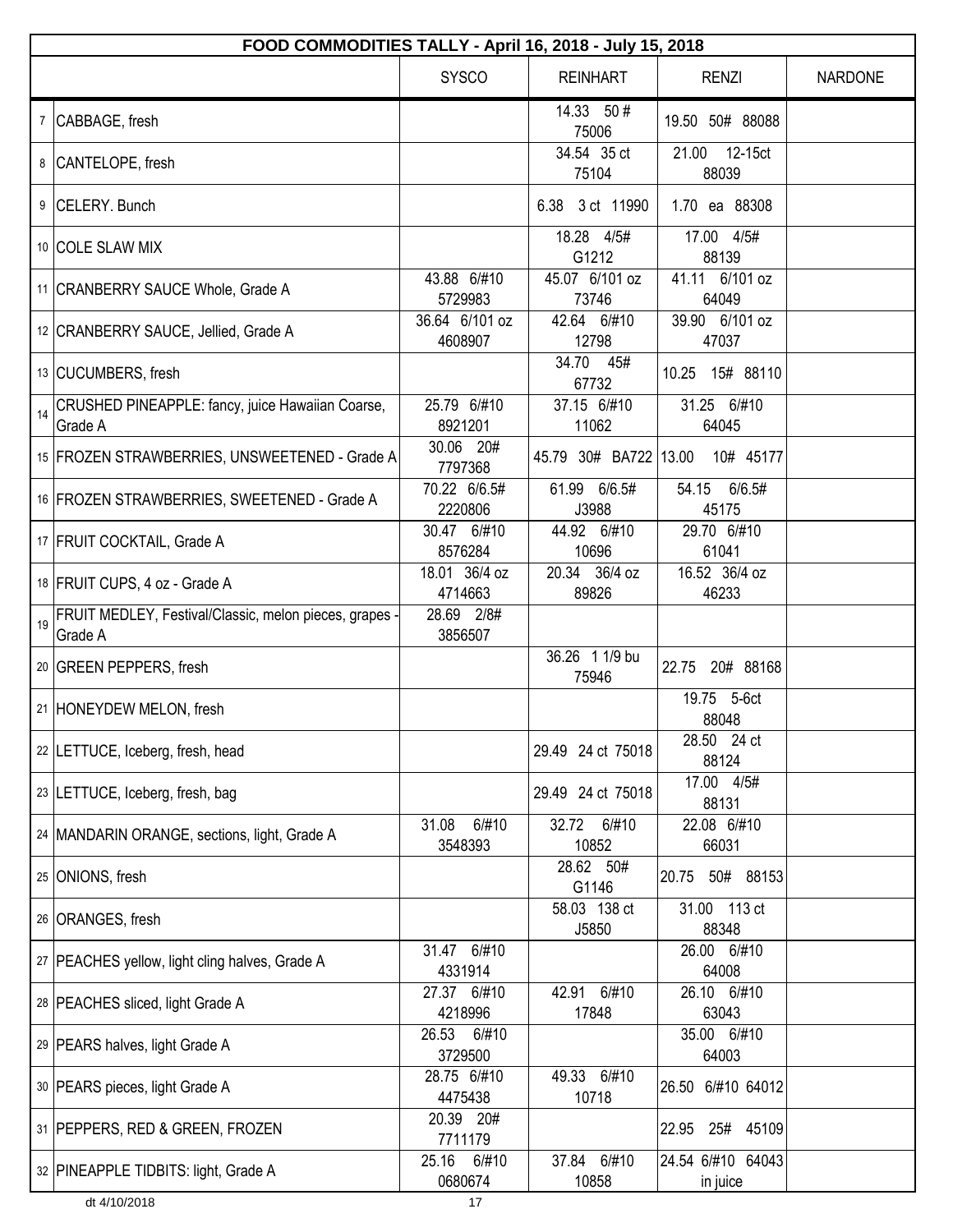| FOOD COMMODITIES TALLY - April 16, 2018 - July 15, 2018 |                           |                         |                                 |         |  |  |  |
|---------------------------------------------------------|---------------------------|-------------------------|---------------------------------|---------|--|--|--|
|                                                         | <b>SYSCO</b>              | <b>REINHART</b>         | <b>RENZI</b>                    | NARDONE |  |  |  |
| 33 PINEAPPLE, sliced, juice packed, Grade A             | 36.67 6/#10<br>4106480    | 39.25 6/#10<br>10846    | 35.91 6/#10<br>63037            |         |  |  |  |
| 34   PLUMS, fresh                                       |                           | 41.28<br>25# J5866      | 49.00 25#<br>88071              |         |  |  |  |
| 35 POTATOES, fresh                                      |                           | 15.73 50# J5888         | 17.50 50# 88609                 |         |  |  |  |
| 36   SEEDLESS RAISINS - Grade A                         | 53.40<br>30#<br>4010807   | 53.79<br>30#            | 14588 64.10 30# 92345           |         |  |  |  |
| 37   TOMATOES, fresh                                    |                           | 73.21<br>25#            | 25942 26.75 25# 88208           |         |  |  |  |
| 38   TROPICAL FRUIT, papaya, banana - Grade A           | 41.62<br>6/#10<br>7763675 | 38.73 6/#10<br>11196    | 34.70 6/#10<br>64030            |         |  |  |  |
| 39   WATERMELON, fresh                                  |                           |                         | 7.00<br>$15\#avg$<br>88076      |         |  |  |  |
| <b>VEGETABLES - FROZEN</b>                              |                           |                         |                                 |         |  |  |  |
| 1 ASPARAGUS, Grade A                                    | 27.69 6/2.5#<br>9191289   | 41.42 6/2.5#<br>G2472   | 26.70 6/2.5#<br>45086           |         |  |  |  |
| 2 BREAKFAST CUBE POTATOES, Grade A                      | 37.18 6/5#<br>3644036     | 43.40 12/12 oz<br>G2444 | 35.05 6/5# 34395                |         |  |  |  |
| 3  BROCCOLI, CUT, Grade A                               | 16.42 20#<br>8729493      | 26.22 20#<br>G2482      | 13.95 20# 45131                 |         |  |  |  |
| 4  BROCCOLI SPEARS, Grade A                             | 22.74 12/2#<br>6743058    | 32.43 12/2#<br>G2478    | 21.06 12/2#<br>45229            |         |  |  |  |
| 5  BRUSSEL SPROUTS, Grade A                             | 23.24 12/2#<br>7288091    | 34.69 12/2#<br>61090    | 21.89 12/2#<br>45255            |         |  |  |  |
| 6 CALIFORNIA BLEND, Grade A                             | 21.85 12/2#<br>1474964    | 30.69 12/2#<br>61072    | 19.70 20# 45331                 |         |  |  |  |
| 7 CAPRI MIX, Grade A                                    | 22.61 12/2#<br>1528769    | 30.43 12/2#<br>60568    | 20.10 20# 45318                 |         |  |  |  |
| 8 BABY CARROTS, whole Grade A                           | 25.40 12/2#<br>1055508    | 32.56 12/2#<br>28006    | 18.90 20# 45228                 |         |  |  |  |
| 9 CARROTS, CUT, Grade A                                 | 20.99 3/10#<br>3960341    | 20.11 12/2#<br>61008    | 14.10 20# 45132                 |         |  |  |  |
| 10 CAULIFLOWER, grade A                                 | 18.19 12/2#<br>3772514    | 37.02 12/2#<br>G2496    | 20.80 12/2#<br>45257            |         |  |  |  |
| 11 CORN, Grade A                                        | 28.05 3/10#<br>3533494    | 20# 61114<br>17.54      | 15.90 20# 45024                 |         |  |  |  |
| 12 GREEN BEANS, CUT, Grade A                            | 29.11 3/10#<br>3533056    |                         | 17.92 20# 61096 16.80 20# 45130 |         |  |  |  |
| 13 GREEN BEANS, ITALIAN CUT, Grade A                    | 24.57 12/2#<br>1389931    |                         | 22.95 12/2#<br>45336            |         |  |  |  |
| 14   DICED GREEN PEPPERS, Grade A                       | 22.75 12/2#<br>1876069    |                         | 19.76 12/2#<br>45097            |         |  |  |  |
| 15 FAJITA STRIPS                                        | 36.95 2/5#<br>1647353     | 20.51 12/2#<br>AG676    | 19.32 12/2#<br>45101            |         |  |  |  |
| 16 FRENCH FRIES, Grade A                                | 32.29 6/5#<br>9808262     | 19.21                   | 6/5# 26816 17.95 6/5# 34115     |         |  |  |  |
| 17 FRENCH GREEN BEANS, Grade A                          | 27.02 12/2#<br>2266294    | 27.89 12/32 oz<br>B4344 | 23.97 12/2#<br>45253            |         |  |  |  |
| 18 HUBBARD SQUASH, Grade A                              | 45.02 12/4#<br>0571240    |                         | 40.93 12/4#<br>45174            |         |  |  |  |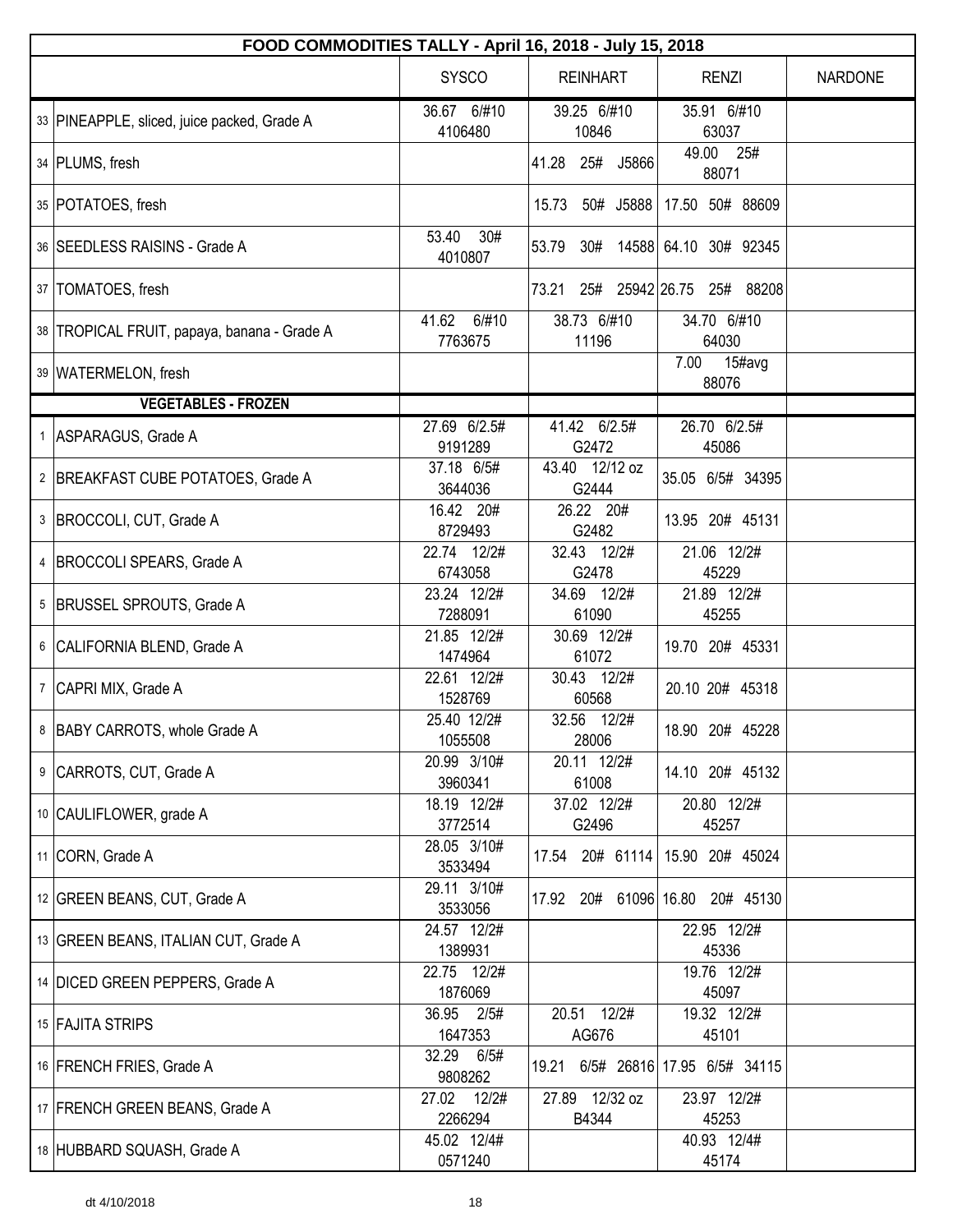| FOOD COMMODITIES TALLY - April 16, 2018 - July 15, 2018 |                            |                                 |                              |                |  |  |
|---------------------------------------------------------|----------------------------|---------------------------------|------------------------------|----------------|--|--|
|                                                         | <b>SYSCO</b>               | <b>REINHART</b>                 | <b>RENZI</b>                 | <b>NARDONE</b> |  |  |
| 19   ITALIAN MIX, Grade A                               | 26.73<br>12/2#<br>1474998  | 33.52 12/2#<br>61458            | 19.10 20# 45348              |                |  |  |
| 20 JAPANESE STIR FRY, Grade A                           | 33.38 6/4#<br>1874817      | 32.44 12/2#<br>61468            | 20# 45259<br>24.06           |                |  |  |
| 21   LIMA BEANS, Grade A                                | 37.28 12/2.5#<br>1440270   |                                 |                              |                |  |  |
| 22 MIXED VEGETABLES Grade A, 5 way mix                  | 30.03 12/2.5#<br>1263623   | 19.69<br>20#<br>61120           | 21.10 12/2.5#<br>45126       |                |  |  |
| 23 ONIONS, DICED, Grade A                               | 12.80 6/2#<br>6191712      |                                 | 20.00 12/2#<br>45102         |                |  |  |
| 24 ORIENTAL BLEND, Grade A                              | 15.66 12/2#<br>8491383     | 32.44 12/2#<br>61468            | 24.06 20# 45259              |                |  |  |
| 25 PEARL ONIONS, Grade A                                | 14.59 4/2#<br>1719517      | 42.14 12/40 oz<br>G2518         | 32.10 12/2#<br>45359         |                |  |  |
| 26   PEAS, Grade A                                      | 29.86 3/10#<br>3533528     | 21.18 20# 61126                 | 18.70 20# 45136              |                |  |  |
| 27   PEAS/CARROTS, Grade A                              | 30.06 30#<br>3959277       | 19.24 20#<br>61132              | 16.75 20# 45137              |                |  |  |
| 28 SCAND BLEND, Grade A                                 | 24.17 12/2#<br>1474980     | 18.27 12/2#<br>61788            | 21.00 20# 45124              |                |  |  |
| 29 SPINACH, chopped Grade A                             | 24.59 12/3#<br>0382937     | 32.10 12/3#<br>61144            | 24.50 12/3#<br>45232         |                |  |  |
| 30 SWEET PEAS, Grade A                                  | 29.86 3/10#<br>3533528     | 21.18 20# 61126 18.70 20# 45136 |                              |                |  |  |
| 31   WAX BEANS, CUT, Grade A                            | 27.93 12/2#<br>1877026     | 24.52 12/2#<br>G2492            | 21.02 12/2# 45338            |                |  |  |
| 32 WINTER BLEND, Grade A                                | 25.92 30#<br>3890969       | 31.70 12/2#<br>61472            | 24.60 12/2#<br>45099         |                |  |  |
| 33 ZUCCHINI. Grade A                                    | 35.87 12/3#<br>1648369     |                                 | 19.75 20# 45294              |                |  |  |
| <b>PUDDING</b>                                          |                            |                                 |                              |                |  |  |
| 1 BUTTERSCOTCH                                          | 28.58 6/#10<br>4011011     | 37.02 6/#10<br>21018            | 27.95 6/#10<br>73193         |                |  |  |
| 2 CHOCOLATE                                             | 42.98 12/2#<br>5106554     | 37.10 6/#10<br>21040            | 27.45 6/#10<br>73191         |                |  |  |
| 3 CHOCOLATE POWDER MIX                                  | 42.98 12/2#<br>5106554     | 45.45 12/28 oz<br>21488         | 32.10 12/42 oz<br>UPC #65742 |                |  |  |
| 4  LEMON                                                | 28.11 6/#10<br>4011052     |                                 | 28.25 6/#10<br>73195         |                |  |  |
| 5   PISTACHIO                                           |                            | <b>NO BIDS</b>                  |                              |                |  |  |
| 6   TAPIOCA                                             | 29.29 6/#10<br>4011102     | 40.01 6/4.5#<br>21006           | 29.75 6/#10<br>73196         |                |  |  |
| 7 VANILLA                                               | 28.84 6/#10<br>4011078     | 36.30 6/#10<br>21012            | 26.84 6/#10<br>73192         |                |  |  |
| 8 VANILLA POWDER MIX                                    | 29.48 12/24 oz<br>4010922  | 47.01 12/28 oz<br>21234         | 23.35 12/24 oz<br>28477      |                |  |  |
| 9   SUGAR FREE - BUTTERSCOTCH, 5 oz                     | 20.98 12/5 oz<br>7184676   |                                 |                              |                |  |  |
| 10 SUGAR FREE - CHOCOLATE, 5 oz                         | 20.17 12/3.5 oz<br>6798658 |                                 |                              |                |  |  |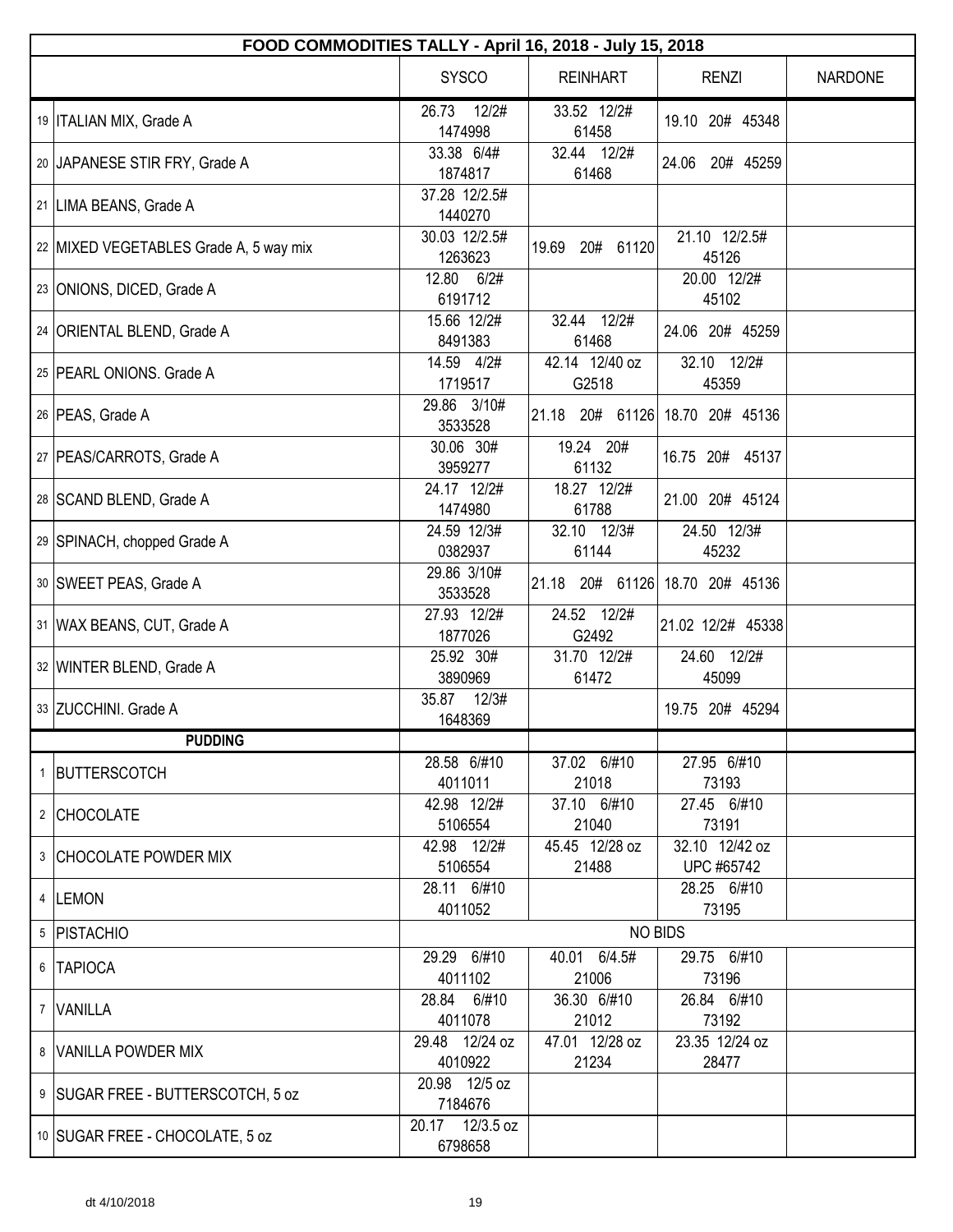| FOOD COMMODITIES TALLY - April 16, 2018 - July 15, 2018 |                                         |                             |                                             |                |  |  |
|---------------------------------------------------------|-----------------------------------------|-----------------------------|---------------------------------------------|----------------|--|--|
|                                                         | <b>SYSCO</b>                            | <b>REINHART</b>             | <b>RENZI</b>                                | <b>NARDONE</b> |  |  |
| 11 SUGAR FREE - VANILLA, 5 oz                           | 12/3.5 oz<br>17.93<br>6798637           |                             |                                             |                |  |  |
| 12 SNACK PACK PUDDINGS, BUTTERSCOTCH, 3.5 oz            |                                         | 21.43 12/4 ct<br>C7350      | 15.65 48/3.5 oz<br>73187                    |                |  |  |
| 13 SNACK PACK PUDDINGS, CHOCOLATE, 3.5 oz               | $\overline{14.66}$ 48/3.5 oz<br>5661582 | 21.40 12/4 ct<br>C7346      | 14.35 48/3.5 oz<br>73188                    |                |  |  |
| 14 SNACK PACK PUDDINGS, VANILLA, 3.5 oz                 | 14.66 48/3.5 oz<br>5763834              | 20.84 12/4 ct<br>C7352      | 14.35 48/3.5 oz<br>73186                    |                |  |  |
| 15 SNACK PACK PUDDINGS, DIABETIC, RICE, 4 oz            | 18.20 48/4 oz<br>2496347                |                             | 22.35 48/4 oz<br>73180                      |                |  |  |
| 16 SNACK PACK PUDDINGS, DIABETIC, TAPIOCA, 4 oz         | 21.95 48/4 oz<br>1642362                |                             | 22.35 48/4 oz<br>73209                      |                |  |  |
| 17 SNACK PACK PUDDINGS, DIABETIC, VANILLA, 4 oz         | 21.95 48/4 oz<br>2619500                |                             | 18.00 48/3.5 oz<br><b>UPC 34123</b>         |                |  |  |
| <b>JELLO</b>                                            |                                         |                             |                                             |                |  |  |
| 1 REGULAR, 24 oz- asst                                  | 28.68 12/24 oz<br>4010310               | 32.22 12/24 oz<br>21206     | 26.10 12/24 oz<br>29212<br>30.96 18/2.75 oz |                |  |  |
| 2 SUGAR FREE RED, 2.75 oz                               |                                         |                             | 28272                                       |                |  |  |
| 3 SUGAR FREE CITRUS, 2.75 oz                            |                                         |                             | 30.96 18/2.75 oz<br>28273                   |                |  |  |
| <b>DAIRY</b>                                            |                                         |                             |                                             |                |  |  |
| 1 CHEESE AMER PROCESSED SLICED - Yellow                 | 43.99<br>4/5#<br>6697890                | 49.49 4/5#<br>D3108         | 42.95 4/5# 25039                            |                |  |  |
| 2 CHEESE AMER PROCESSED SLICED - White                  | 42.79 4/5#<br>3212117                   | 49.49 4/5#<br>G1248         | 42.95<br>4/5# 25038                         |                |  |  |
| 3 CHEESE, CHEDDAR - Block                               | 2.02 lb 10#<br>2825010                  | 2.28 lb $40# +$<br>G1306    | 2.37 <sub>lb</sub><br>10#<br>25081          |                |  |  |
| 4 CHEESE, EXTRA SHARP - Block                           | 2.13 lb 10#<br>2822312                  | $3.17$ lb $10# +$<br>98068  | 2.92 lb 10# 25064<br><b>NYS</b>             |                |  |  |
| 5 CHEESE, MEXICAN - Shredded                            | 41.47 4/5#<br>1829369                   | 47.84 4/5#<br>M4638         | 46.55 4/5#<br>25045                         |                |  |  |
| 6 CHEESE, MOZZARELLA - Shredded - 20 lb                 | 45.12 4/5#<br>2593440                   | 46.84 4/5# 24836            | 44.84 4/5#<br>25155                         |                |  |  |
| 7 CHEESE, MOZZARELLA - Shredded - 30 LB                 | 66.18 6/5#<br>2336865                   | 66.06 6/5#<br>G1238         | 44.84 4/5#<br>25155                         |                |  |  |
| 8 CHEESE, SHARP - Shredded                              | 49.74 4/5#<br>2818842                   | 57.07 6/2#<br>V5056         | 49.02 4/5# 25042                            |                |  |  |
| 9 CHEESE, SHARP, LOW SODIUM - Shredded                  |                                         |                             | <b>NO BIDS</b>                              |                |  |  |
| 10 CHEESE, SWISS - Block                                | 2.11 lb 2/8#<br>2822437                 | $2.88$ lb $2/8#$ +<br>D9200 | 2.70 lb 2/8#<br>25866                       |                |  |  |
| 11 CHEESE, SWISS, LOW SODIUM - Block                    |                                         |                             | <b>NO BIDS</b>                              |                |  |  |
| 12 COTTAGE CHEESE                                       | 32.64 6/5#<br>7772296                   |                             | 26.55 4/5# 71772 22.55 4/5# 25117           |                |  |  |
| 13 COTTAGE CHEESE, 1%                                   | 19.83 2/5#<br>5020169                   |                             | 35.47 4/5#<br>25109                         |                |  |  |
| 14   LIQUID BUTTER                                      | 30.12 3/gal<br>3355757                  | 35.76 3/gal<br>71022        | 26.71 3/gal<br>58470                        |                |  |  |
| 15 MARGARINE                                            | 23.71 30/1#<br>4549099                  | 21.10 30/#<br>J4226         | 20.94 30/1#<br>29088                        |                |  |  |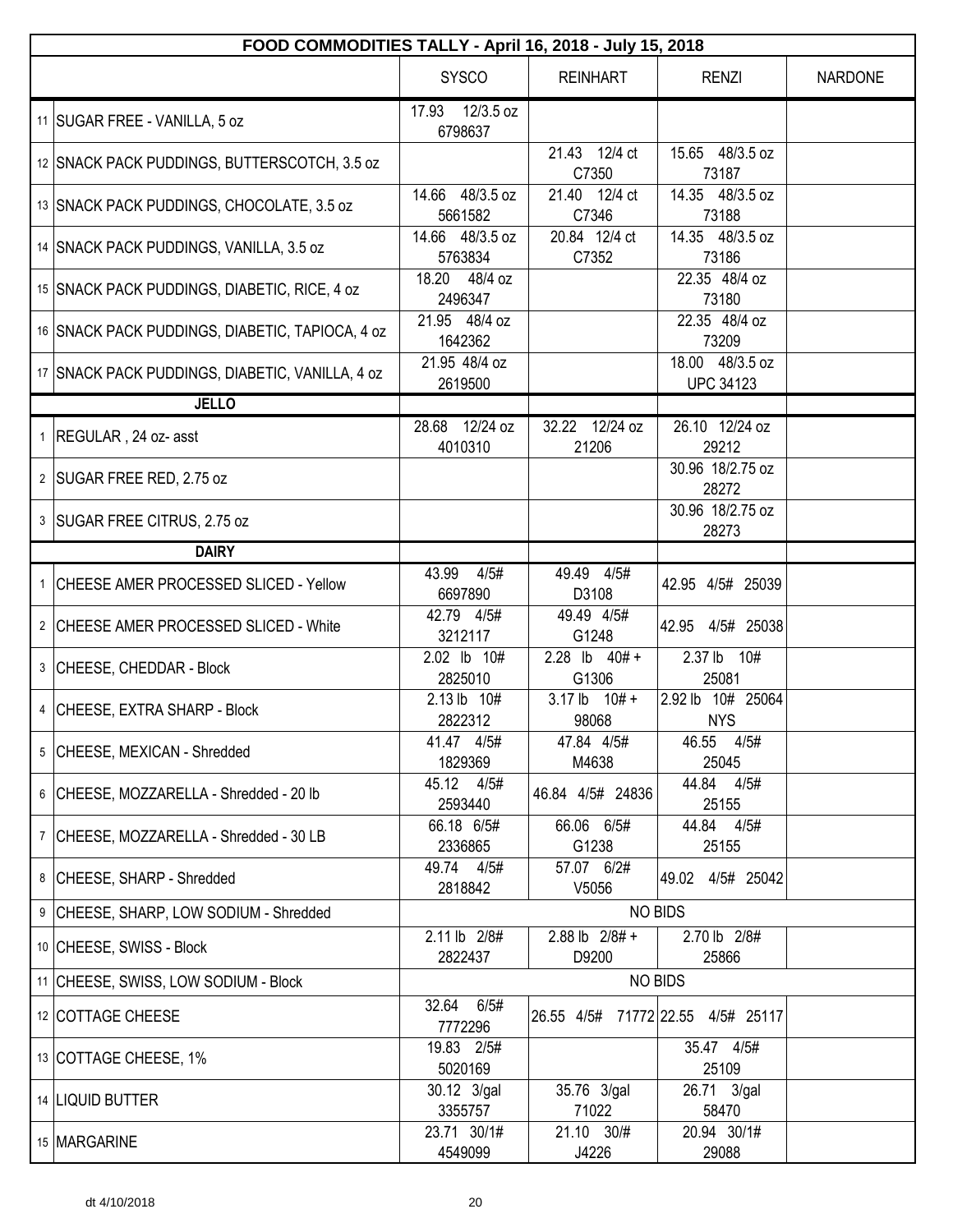|                         | FOOD COMMODITIES TALLY - April 16, 2018 - July 15, 2018           |                                 |                             |                                           |       |                 |      |  |
|-------------------------|-------------------------------------------------------------------|---------------------------------|-----------------------------|-------------------------------------------|-------|-----------------|------|--|
|                         |                                                                   | <b>SYSCO</b>                    | <b>REINHART</b>             | <b>RENZI</b>                              |       | <b>NARDONE</b>  |      |  |
|                         | 16 PARMESAN CHEESE                                                | 52.63<br>4/5#<br>6370571        | 76.40<br>4/5#<br>20028      | 51.50 4/5# bag<br>25330                   |       |                 |      |  |
|                         | 17   PIZZA CRUST, rectangular par baked                           | 32.24<br>16/17 oz<br>2972923    |                             | 23.00 10/43 oz<br>37807                   | 29.00 | 10 <sup>°</sup> | 2wps |  |
|                         | 18 SOUR CREAM                                                     | 32.51 6/5#<br>1309194           | 34.07 6/5#<br>G1372         | 24.54 4/5# 25328                          |       |                 |      |  |
|                         | 19 YOGURT - assorted                                              | 13.06 24/4 oz<br>8221958        | 20.69 48/4 oz<br>F4544      | 14.35 48/4 oz<br>26086 / 26087 /<br>26088 |       |                 |      |  |
|                         | 20 YOGURT, LIGHT - assorted flavors                               | 17.51 48/4 oz<br>7849706        |                             | 17.05 48/4 oz<br>26078                    |       |                 |      |  |
|                         | 21 YOGURT, VANILLA, 2-5 lb                                        | 23.67 6/4#<br>6472502           | 24.65 6/32 oz<br>E8888      | 13.10 6/32 oz<br>76516                    |       |                 |      |  |
|                         | 22 YOGURT, VANILLA, 4-6 oz                                        | 7.96 12/6 oz<br>9903576         |                             | 7.60 12/6 oz<br>26154                     |       |                 |      |  |
|                         | <b>COOKIES &amp; CRACKERS</b>                                     |                                 |                             |                                           |       |                 |      |  |
|                         | COOKIES, CHOCOLATE CHIP, frozen ready to bake<br>dough            | 68.54 240/1.33 oz<br>1412642    | 31.82 16#<br>17858          | 39.50 320/1 oz<br>39976                   |       |                 |      |  |
|                         | 2 COOKIES, OATMEAL, frozen ready to bake dough                    |                                 |                             |                                           |       |                 |      |  |
| 3                       | COOKIES, OATMEAL RAISIN, frozen ready to bake<br>dough            | 240/1.33 oz<br>68.57<br>1412667 | 31.53 16#<br>17868          | 44.22 213/1.5 oz<br>51466                 |       |                 |      |  |
| $\overline{\mathbf{4}}$ | COOKIES, PEANUT BUTTER, frozen ready to bake<br>dough             | 49.96 320/1 oz<br>7220346       | 34.30<br>16#<br>17678       | 36.25 324/1 oz<br>11453                   |       |                 |      |  |
|                         | 5 COOKIES, SUGAR, frozen ready to bake dough                      | 37.09 320/1 oz<br>7040512       | 25.85 16# 17888             | 36.08 320/1 oz<br>39988                   |       |                 |      |  |
| 6                       | COOKIES, WHITE CHIP MACADAMIAN NUT, frozen<br>ready to bake dough | 51.12 240/1.33 oz<br>7220684    | 43.01<br>16#<br>17676       | 49.00 213/1.5 oz<br>51594                 |       |                 |      |  |
| $\overline{7}$          | <b>FIG NEWTONS</b>                                                | 47.12 120/2 pk<br>4221461       | 51.09 120/2 ct<br>25096     | 46.48 120/2 oz<br>72051                   |       |                 |      |  |
|                         | 8   FIG NEWTONS, individual package                               | 120/1 oz<br>39.91<br>4220554    | 51.09 120/2 ct<br>25096     | 38.90 120/1 oz<br>72024                   |       |                 |      |  |
|                         | 9   GRAHAM CRACKERS, individual package                           | 18.47 200/2 ct<br>5278718       | 24.05 200/2 ct<br>22796     | 20.00 200/2 ct<br>28125                   |       |                 |      |  |
|                         | 10  LORNA DOONE COOKIE, individual package                        | 33.56 120/1 oz<br>4125852       | 29.06 72 ct<br>38092        | 32.65 120/1 oz 4 ct<br>72022              |       |                 |      |  |
|                         | 11   SALTINE - KRISPY, individual package                         | 500/2 pk<br>15.01<br>4204996    | 14.54 500/2 ct<br>21110     | 10.00 500/2 pk<br>73314                   |       |                 |      |  |
|                         | 12 SALTINES UNSALTED TOPS, individual package                     | 13.96<br>300/2 pk<br>4114914    |                             | 19.00 500/2 pk<br>73312                   |       |                 |      |  |
|                         | 13 SUGAR FREE COOKIE, Chocolate, individual package               |                                 |                             | 29.00 106/.75 oz<br>32509                 |       |                 |      |  |
|                         | 14 SUGAR FREE COOKIE, Lemon, individual package                   |                                 |                             | 29.00 106/.75 oz<br>32510                 |       |                 |      |  |
|                         | 15 SUGAR FREE COOKIE, Short Bread, individual package             | 120/8 ct<br>44.59<br>3294980    |                             | 42.95 120/1 oz<br>83086                   |       |                 |      |  |
|                         | <b>MISC</b>                                                       |                                 |                             |                                           |       |                 |      |  |
|                         | 1 COFFEE, REGULAR, 2 oz                                           | 96/2 oz<br>80.01<br>4116158     | 128/2 oz<br>107.01<br>10948 | 84/2 oz<br>54.22<br>71021                 |       |                 |      |  |
|                         | 2 COFFEE, DECAF 2 oz                                              | 96/2 oz<br>87.78<br>4115739     | 122.19 128/2 oz<br>10554    | 63.10<br>84/2 oz<br>71216                 |       |                 |      |  |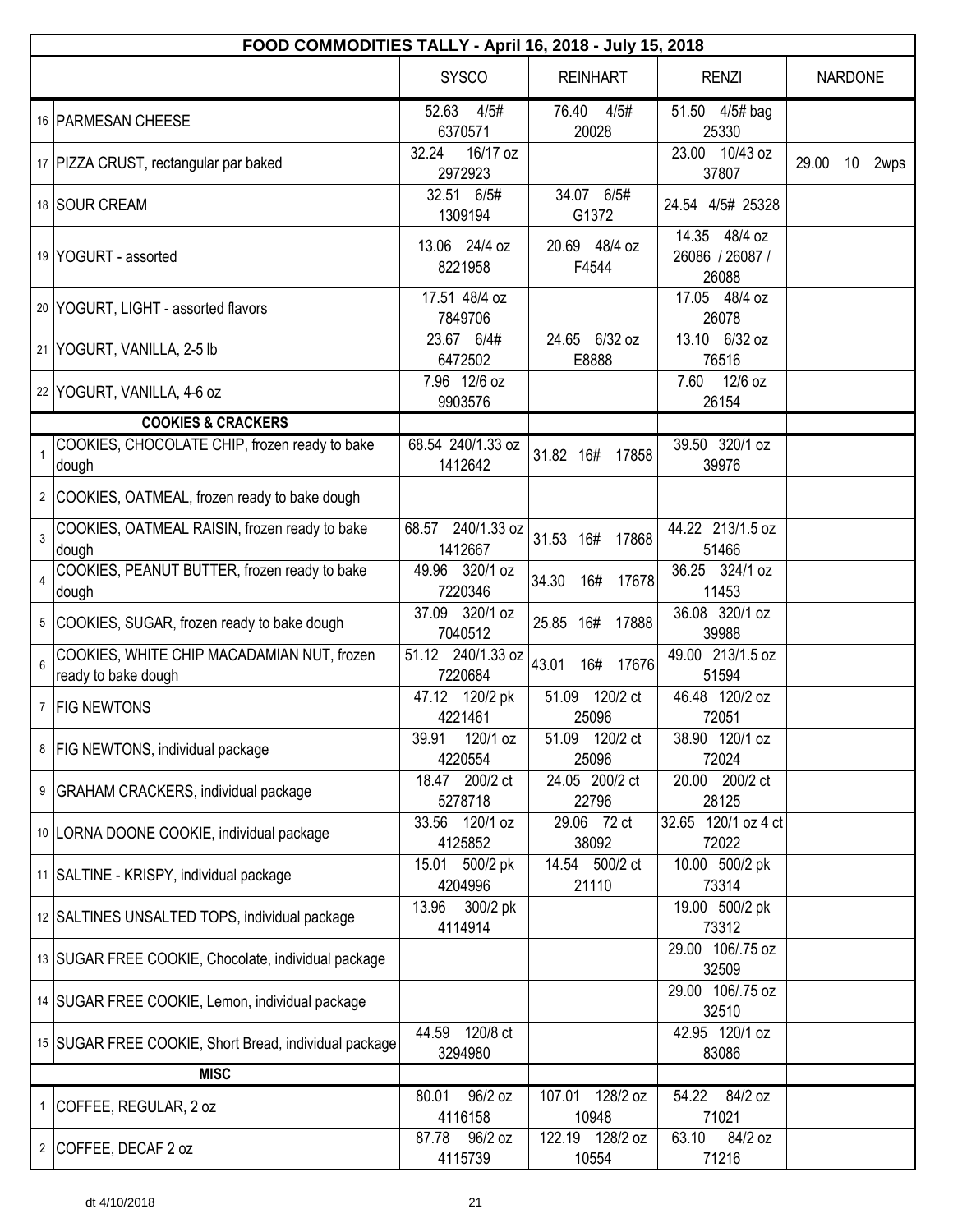| FOOD COMMODITIES TALLY - April 16, 2018 - July 15, 2018 |                              |                         |                                     |                |  |  |
|---------------------------------------------------------|------------------------------|-------------------------|-------------------------------------|----------------|--|--|
|                                                         | <b>SYSCO</b>                 | <b>REINHART</b>         | <b>RENZI</b>                        | <b>NARDONE</b> |  |  |
| 3 BLACK PEPPER SHAKER - disposable                      | 40.45 48/1.5 oz<br>4941555   | 48.47 48 ct J2524       | 39.10 48/1.5 oz<br>67190            |                |  |  |
| 4   GLUTEN FREE - BAGELS, asst                          | 25.03 24/3.5 oz<br>1249727   | 26.72 24 ct<br>G1434    | 24.89 24/3.5 oz<br>51171            |                |  |  |
| 5 GLUTEN FREE - BREAD                                   | 41.26 6/24 oz<br>7040473     | 53.78 6/33 oz<br>56428  | 50.15 12/14 oz<br>10377             |                |  |  |
| 6   GLUTEN FREE - CHEX CEREAL                           |                              |                         | 29.80 96/1 oz<br>84166              |                |  |  |
| 7 GLUTEN FREE - FROZEN SHERBERT, asst                   |                              |                         | 31.65 96/4 oz<br>93577, 93578,93580 |                |  |  |
| 8   GLUTEN FREE - MUFFINS, asst                         |                              | 42.47 36 ct<br>56472    | 39.00 36/3 oz<br>51170              |                |  |  |
| 9 KOSHER - BREAD                                        | 34.09 10/36 oz<br>2492199    |                         |                                     |                |  |  |
| 10 KOSHER - CHOW MEIN DINNER                            |                              |                         | <b>NO BIDS</b>                      |                |  |  |
| 11 KOSHER - CHICKEN DINNER                              |                              |                         | <b>NO BIDS</b>                      |                |  |  |
| 12 KOSHER - CHICKEN LEG DINNER                          |                              |                         | <b>NO BIDS</b>                      |                |  |  |
| 13 KOSHER - COLD CUTS                                   | <b>NO BIDS</b>               |                         |                                     |                |  |  |
| 14 KOSHER - FISH DINNER                                 |                              |                         |                                     |                |  |  |
| 15 KOSHER - POT ROAST DINNER                            | 34.19 6/12 oz<br>5735749     |                         |                                     |                |  |  |
| 16 KOSHER - SALISBURY STEAK DINNER                      |                              |                         | <b>NO BIDS</b>                      |                |  |  |
| 17 KOSHER - SLICED CHEESE                               | 42.79 4/5#<br>3212117        |                         |                                     |                |  |  |
| 18 KOSHER - SPAGHETTI & MEATBALL DINNER                 | 32.59 6/13 oz<br>5574410     |                         |                                     |                |  |  |
| 19 KOSHER - TURKEY DINNER                               | 32.61 6/12 oz<br>5735756     |                         |                                     |                |  |  |
| 20   READY MADE BISCUITS - 3"                           | 29.19 120/2.25 oz<br>5622873 | 30.94 120/2.25<br>B5526 | 24.00 100/2 oz<br>36832             |                |  |  |
| 21   READY MADE BISCUITS - 2"                           | 29.19 120/2.25 oz<br>5622873 |                         | 20.03 105/2"<br>36843               |                |  |  |
| 22 SALT SHAKER - disposable                             | 12.75 48/4 oz<br>4941548     | 11.30 48/4 oz<br>31710  | 10.15 48/4 oz<br>67189              |                |  |  |
| 23 SPRAY COATING (pan)                                  | 15.25 6/17 oz<br>4909923     | 24.89 6/17 oz<br>87650  | 14.09 6/17 oz<br>66422              |                |  |  |
| 24   TORTILLA CHIPS                                     | 20.43 6/2#<br>2272690        | 13.49 8/16 oz<br>P6574  | 7.50 3/2# 60054                     |                |  |  |
| 25   TORTILLA SHELLS                                    | 18.59 24/12 ct<br>2385748    | 28.55 12/12 ct<br>66060 | 11.50 200/5.25"<br>60052            |                |  |  |
| <b>MILK</b>                                             |                              |                         |                                     |                |  |  |
| 1 WHOLE MILK, gal                                       | 17.74 4/ gal<br>4666695      | 16.48 4/gal<br>J4458    |                                     |                |  |  |
| 2 WHOLE MILK, 1/2 gal                                   | 16.41 9/.5 gal<br>4666727    | 18.92 9/.5 gal<br>J9324 |                                     |                |  |  |
| 3 WHOLE MILK, 8 oz                                      | 6.78 20/8 oz<br>9164195      | 12.20 50/8 oz<br>J9318  |                                     |                |  |  |